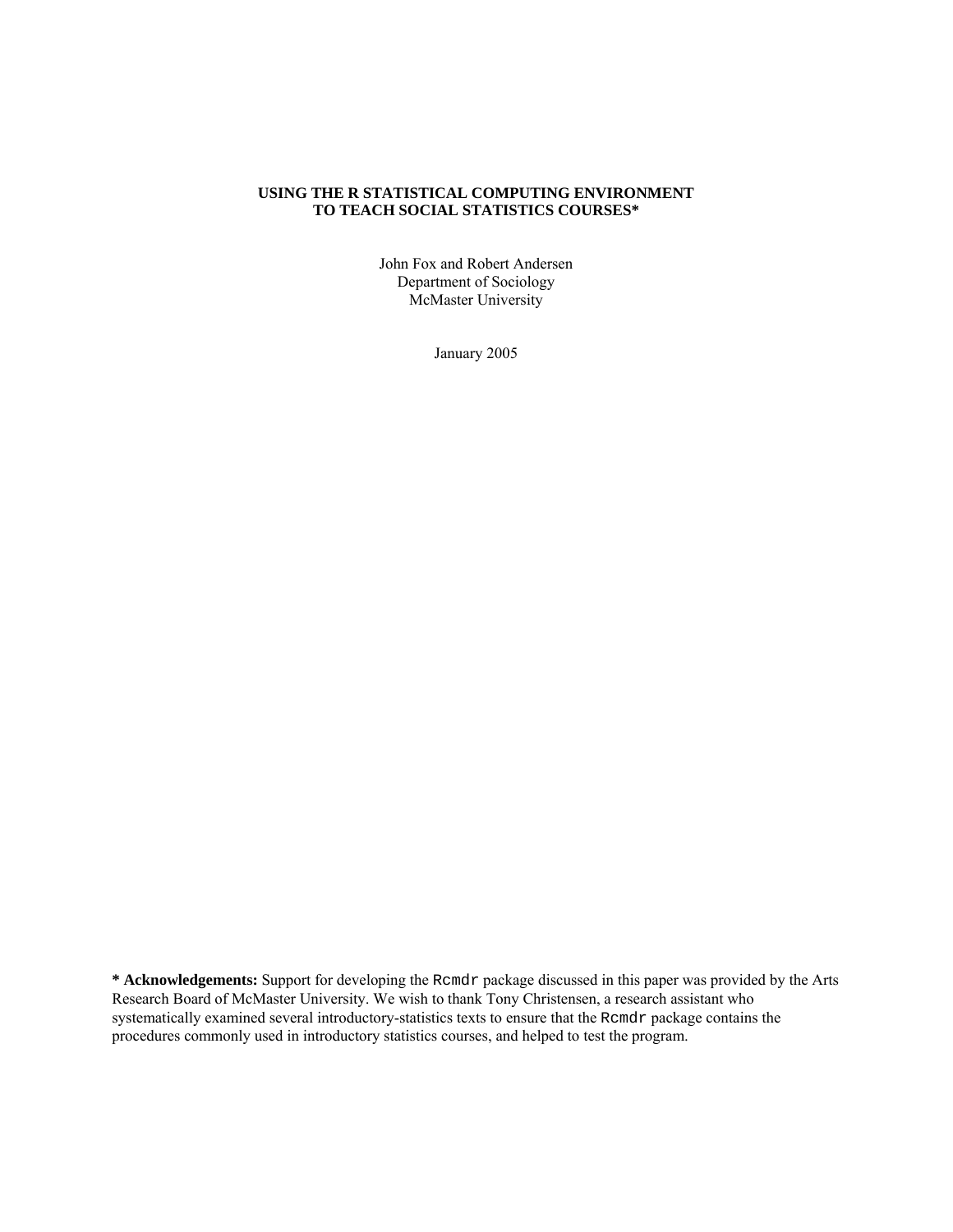## **USING THE R STATISTICAL COMPUTING ENVIRONMENT TO TEACH SOCIAL STATISTICS COURSES**

## **ABSTRACT**

R is a free, cooperatively developed, open-source implementation of the S statistical programming language and computing environment, a language that has become a de-facto standard among statisticians for the development of statistical software. The goal of this paper is to show the value of using R to teach social statistics courses. The paper briefly introduces R, and describes its use in four such courses: two introductory courses (one for undergraduates and the other for graduate students), in which students interact with R through a graphical-user interface; a graduate course on applied regression and generalized linear models; and a more advanced graduate course that takes up several topics, including structural-equation models, survival analysis, and mixed-effects models for hierarchical and longitudinal data.

**keywords**: social-statistics education, statistical computing, S language, open-source software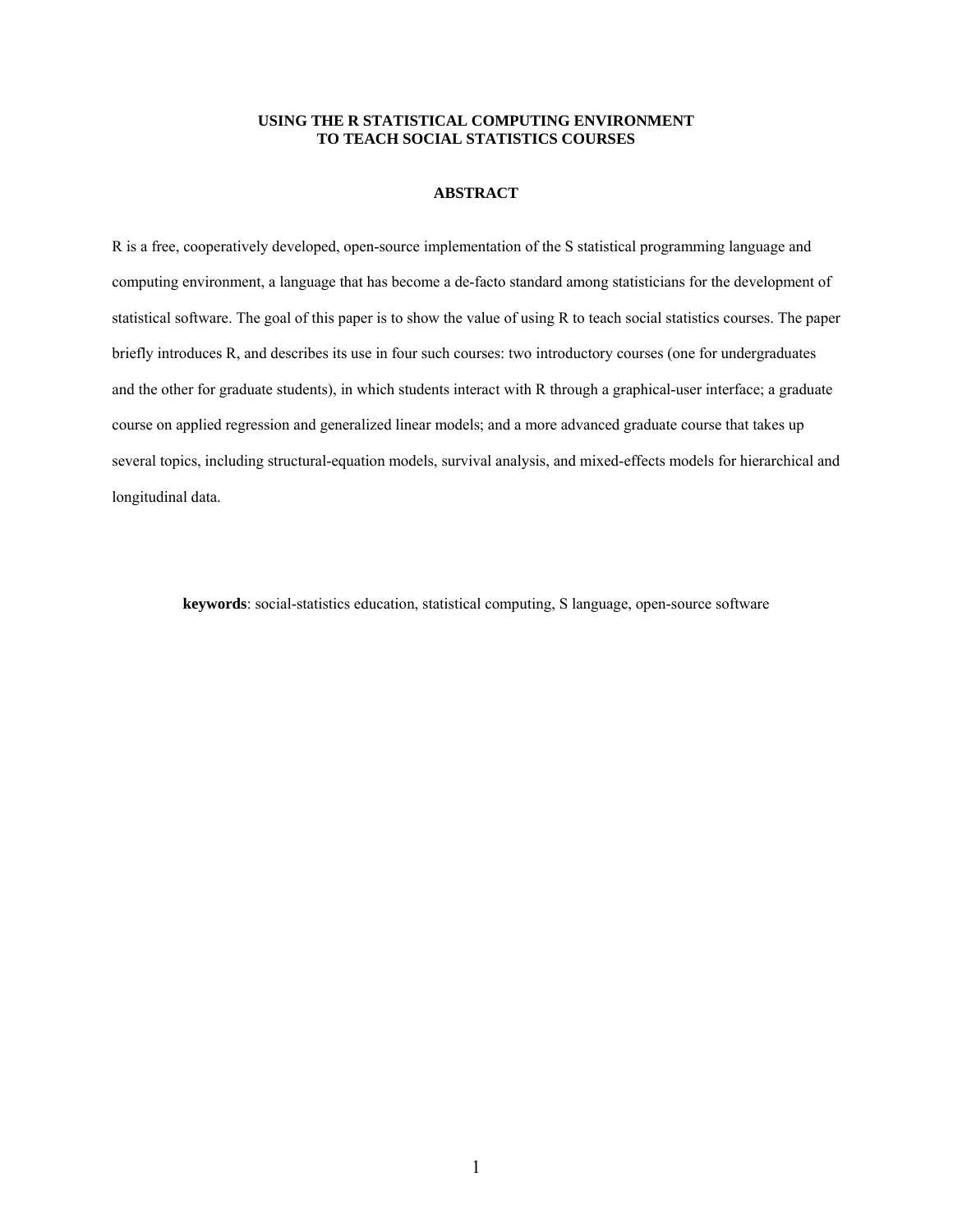## **USING THE R STATISTICAL COMPUTING ENVIRONMENT TO TEACH SOCIAL STATISTICS COURSES**

R (Ihaka and Gentleman 1996) is a free, cooperatively developed, open-source implementation of S, a powerful and flexible statistical programming language and computing environment that has become the effective standard among statisticians. Despite its strong points, and its large user base among statisticians, it is fair to say that R and its commercial cousin S-PLUS are not widely used by sociologists and other social scientists. Nevertheless, interest in R among social scientists is increasing. For example, since 2002 several relatively advanced courses at the Summer Program of the Inter-University Consortium for Political and Social Research (ICPSR) have coordinated their use of R, and the Program has introduced a lecture series on S that focuses on R. Similarly, the Oxford Spring School in Quantitative Methods for Social Research also emphasizes the use of R, along with Stata, in its workshops.<sup>1</sup>

The principal goal of this paper is to demonstrate the advantages of using R in social statistics courses, both at the undergraduate and graduate level. The paper is divided into three sections: (1) a general discussion of R, its benefits, and how it can be obtained; (2) a brief introduction to computing with R; and (3) a description of how R is currently being used in four social statistics courses in the Sociology Department at McMaster University in Hamilton, Ontario, Canada.

#### **WHAT IS R AND WHY USE IT?**

The S programming language was originally developed at Bell Labs by John Chambers and others (Becker, Chambers and Wilks 1988; Chambers 1998; Chambers and Hastie 1992). A commercial implementation of S, called S-PLUS, is sold by Insightful Corporation (see <http://www.insightful.com/products/splus/>) and has been available, in one or another form, for two decades. More recently, R, which has facilities generally comparable to those of S-PLUS, has become a popular implementation of S. The basic R system, and contributed packages, are available from the Comprehensive R Archive Network (CRAN) at [http://cran.r-project.org/.](http://cran.r-project.org/)

Aside from its price (i.e., zero), there are several other reasons to adopt R in preference to other commonly used statistics programs: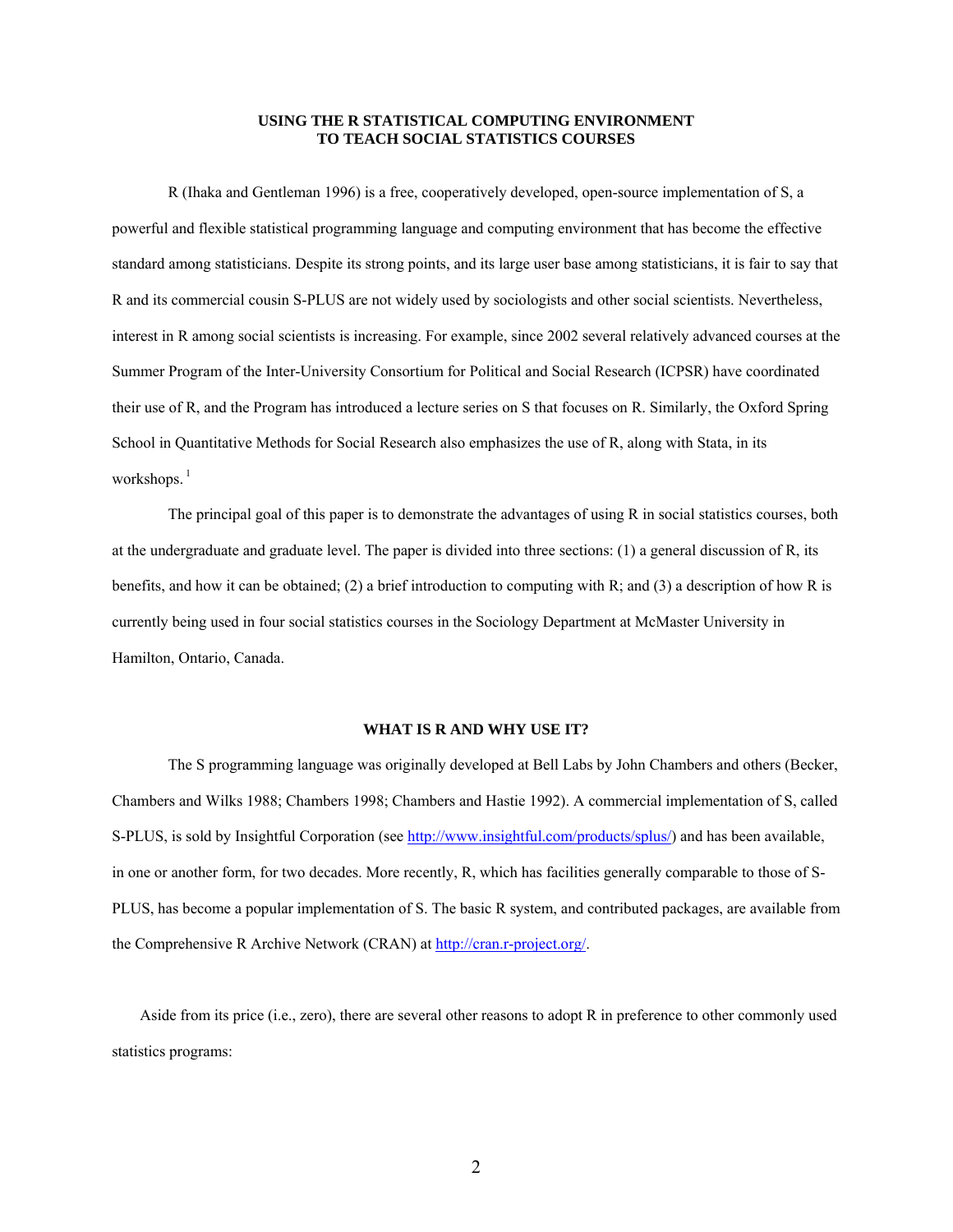- R is high quality software. Several of the leading figures in statistical computing (e.g., Douglas Bates, John Chambers, Brian Ripley, and Luke Tierney) are closely associated with the development of R.
- The S statistical computing language is very well designed, both from the point of view of the practicing data analyst and from that of the computer scientist. Indeed, John Chambers received the 1998 Software System Award from the Association for Computing Machinery (ACM – the principal professional organization of computer scientists) for developing S. Chambers is now a member of the R core development team.
- The basic R system is supplemented by several "recommended packages" which are part of the standard R distribution. In addition to the recommended packages, at the time of writing more than 400 "contributed packages" are freely available from CRAN, many representing the state of the art in various areas of statistical computing. The basic R system augmented by the contributed packages is arguably the most extensive resource for statistical computing currently available.
- Reflecting its origin at Bell Labs, S (including R) incorporates excellent facilities for drawing statistical graphs, including "Trellis graphics" (Cleveland 1993).
- Because it incorporates a true programming language, R is relatively easily extended. This is an attractive characteristic for instructors, and for students in advanced classes.
- R runs on all of the commonly used computer platforms including Windows systems, Unix/Linux systems, and Macintoshes – and installs in the normal manner on each platform. (S-PLUS, in contrast, has no Macintosh version.)

Unlike statistical packages such as SPSS and Minitab, which provide point-and-click graphical-user interfaces ("GUIs") to most of their statistical capabilities, R is command-oriented: Users normally type commands at a command-prompt (or in a programming editor, such as WinEdt or Emacs), and the R interpreter responds interactively to these commands. R's somewhat misleadingly named "Rgui" for Windows provides some basic functions, such as menus for downloading and loading packages (in the Packages menu), as alternatives to commands, but it does not incorporate a GUI for statistical procedures; Rgui does, however, provide a basic programming editor in the form of "script" windows.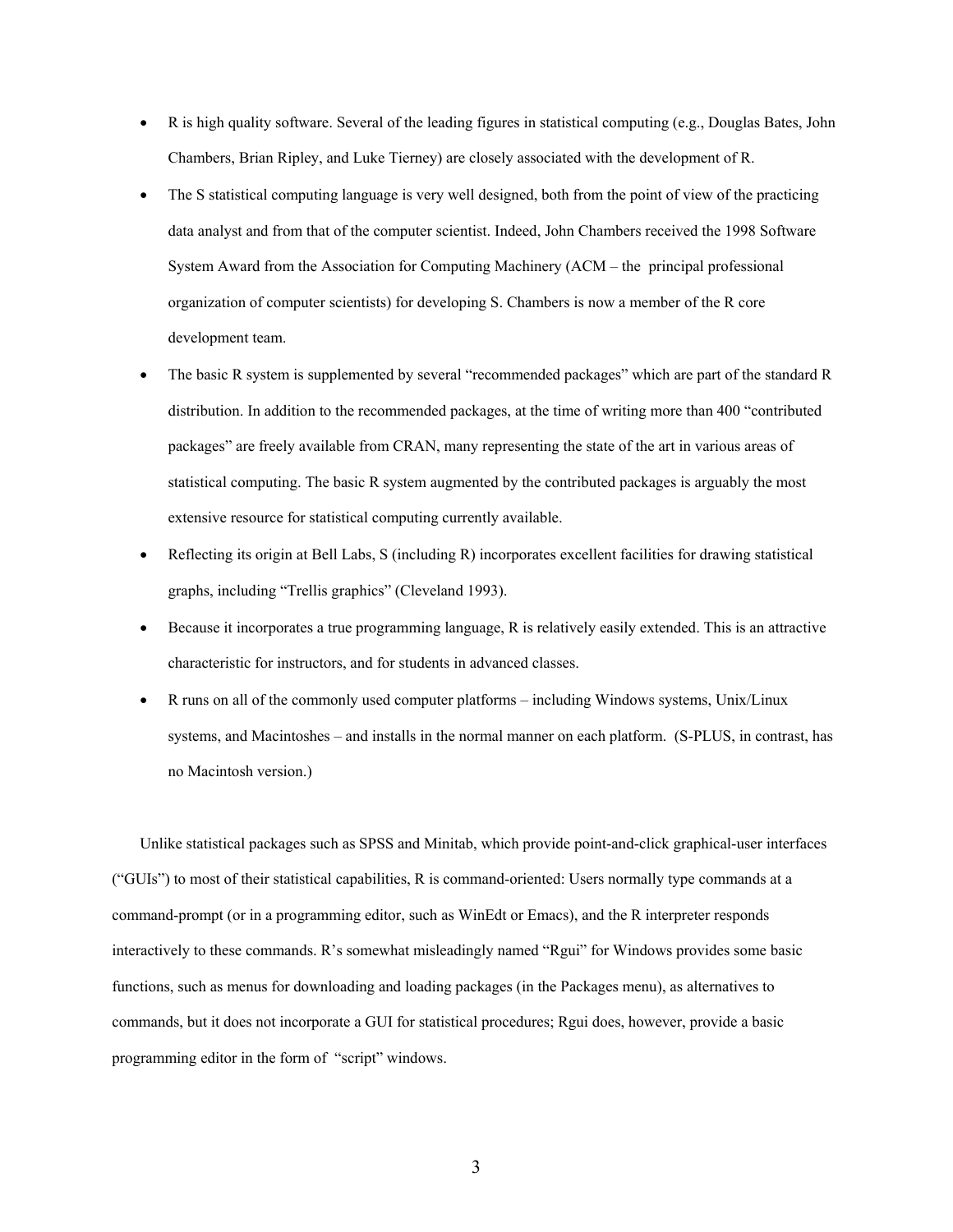A command-oriented interface to statistical software provides a number of important advantages, especially to advanced or regular users:

- It is easier in a command-driven system to correct, modify, and replicate analyses. It is true that many statistical programs (e.g., SPSS) have GUIs that are capable of generating commands, but in our experience users who rely on a GUI rarely take advantage of this feature, preferring instead to point and click their way through the GUI rather than editing commands.
- It is simpler, and natural, to create a permanent record of one's work, including both input and output. Indeed, R accommodates sophisticated facilities for "literate programming" (Knuth, 1992) in which commands and output can be mixed in a natural manner with explanatory text (Leisch, 2002).
- GUIs to complex statistical systems are either incomplete (necessitating the use of commands for more advanced or non-standard analyses) or Byzantine (requiring the user to drill down through a complex maze of menus, dialog boxes, and graphical controls) – or both.

Those who migrate to R from point-and-click statistical software may not be immediately comfortable with the command-oriented S programming language, but in many respects R is initially much simpler for someone entirely new to statistical computing. More importantly, R implicitly encourages a deeper understanding of the statistical procedures being used than do some other programs, such as SPSS and Minitab. Notwithstanding these points, R does include tools to construct graphical interfaces, most prominently via the tcltk package (one of the "recommended" R packages, which are a part of the standard R distribution; see Dalgaard 2001, 2002), which provides access to the Tcl/Tk GUI builder (Welch 2000). Tcl/Tk systems are freely available for all major computing platforms, and the standard distribution of R for Windows includes a basic Tcl/Tk system that is installed along with R. A GUI interface built using these tools is provided by the Rcmdr ("R Commander") package, which is described later in this paper.

## **A QUICK TOUR OF R**

Although it is not feasible to provide a general introduction to R within the confines of this paper, we nevertheless attempt to convey enough background information to render the remainder of the paper intelligible. S is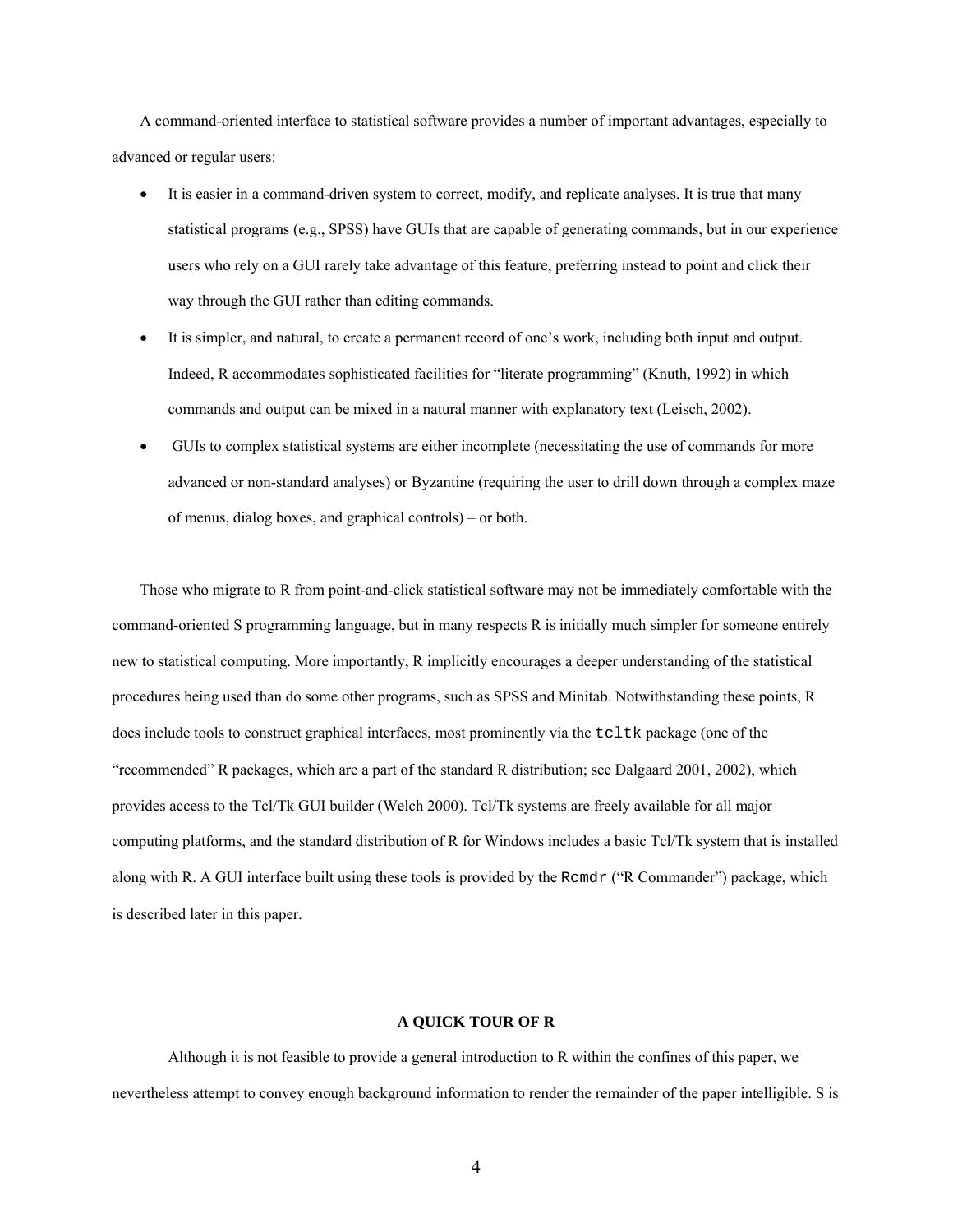a functional programming language: programs – both those supplied with R and those written by the user – take the form of functions, and S expressions entail function calls. Even operators, such as the + operator for addition and \* operator for multiplication, implicitly invoke functions. When the R program is started, and after it prints an introductory message, the R interpreter prompts for input with > (the greater-than sign). The interpreter executes expressions that are typed at the command prompt. For example:

 $> 1 + 2*3$ [1] 7 > 1:3 [1] 1 2 3  $> 1:3 + c(2, 5, -1)$ [1] 3 7 2  $> x < - 1:3$  $> 5 \times x$ [1] 5 10 15

Most of the preceding interaction with the R interpreter is likely self-explanatory, with the following exceptions:

- Simple ("vector") output is prefixed by [1]. Were output to extend over several lines, the index number of the first element in each line would appear in square brackets at the beginning of the line.
- $\bullet$  c() is the "combine" function, which creates a vector from its arguments. In general, the arguments to functions in the S language are specified within parentheses and separated by commas; where arguments to a function are named, they are specified as *name* = *value*.
- $\bullet \quad \text{~ is the assignment operator; in the illustration, the vector of integers from 1 to 3 is assigned to a variable$ named x. The equals sign  $(=)$  may also be used for assignment. Variables are created and memory is allocated to them dynamically. Variable names can consist of any combination of lower- and upper-case letters, numerals, periods, and (as of version 1.9.0 of  $R<sup>2</sup>$  $R<sup>2</sup>$  $R<sup>2</sup>$ ) underscores, but cannot begin with a numeral or an underscore; R is case-sensitive, so the names  $X$  and  $x$  are distinguished, and there is no limit on the number of characters in a name.
- All of the objects in these examples are numeric vectors, but R supports other kinds of data as well and many other data structures, including those generated by two object-oriented programming systems.

## *Data Input*

Variables composing small data sets can be entered directly at the keyboard, as above, or in a spreadsheetlike data editor, but this approach is clearly limited. R has many other – and more generally convenient – facilities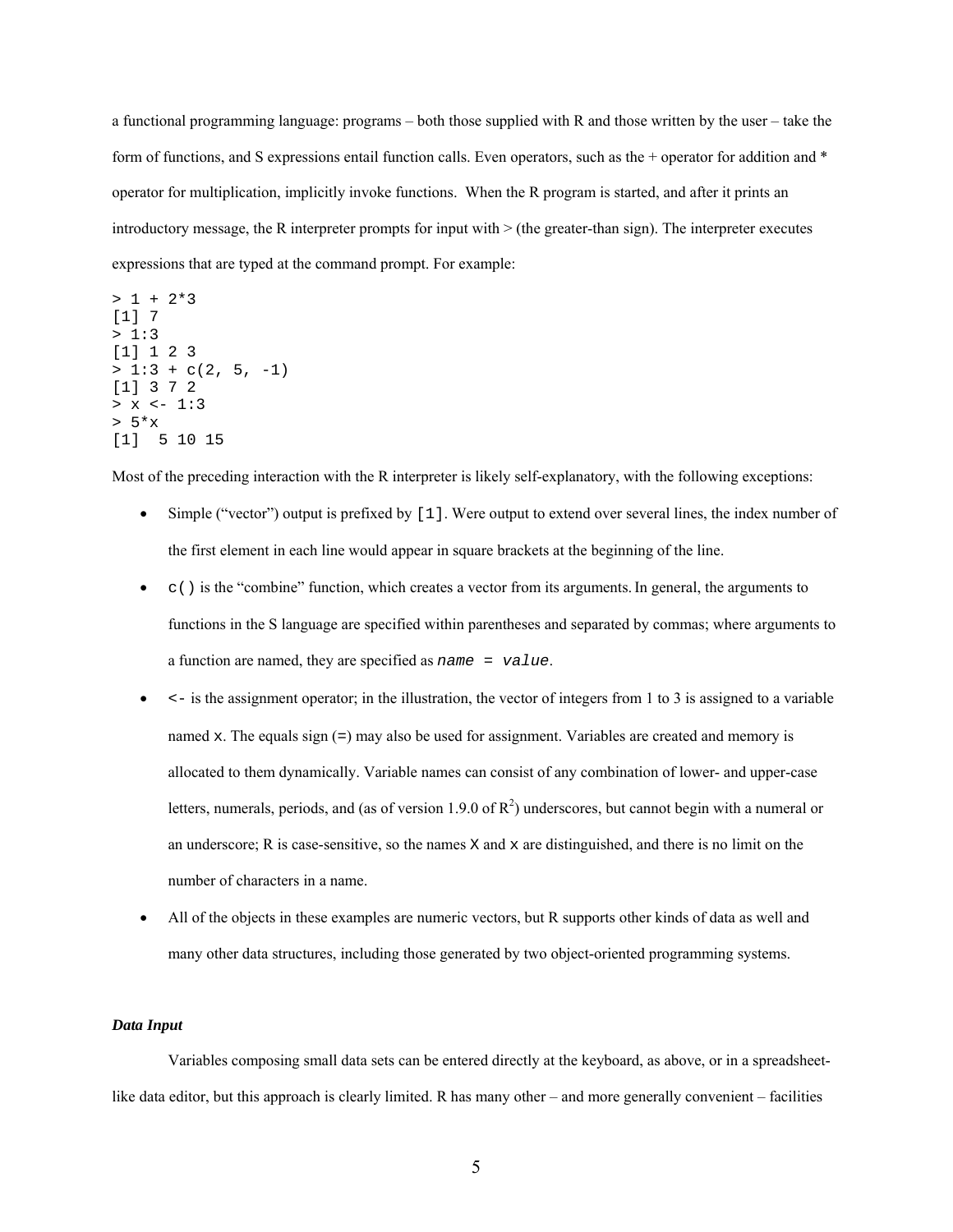for data input: Data can be read from text files, binary files, the clipboard, the Internet, and attached packages; imported from other statistical packages and spreadsheet programs; and input through connections to scientific devices. Moreover, a transparent link can be established between R and a database-management system, permitting the manipulation and analysis of very large data sets (R normally keeps active data in memory, a limitation that is not very restrictive in an era of multi-Gigabyte computers).

One of the simplest ways to get data into R is from a package that is attached via the  $\exists$  ibrary function; packages of data can be created for course use, for example. To illustrate, the car package (associated with Fox 2002) includes a "data frame" (rectangular data set) named Prestige, which contains data on the prestige and some other characteristics of 102 Canadian occupations circa 1970. The variables in the data set, which are further discussed in Fox (1997, 2002), are as follows: prestige is the average prestige rating of the occupation, on a 0 to 100 scale; income is the average income of occupational incumbents, in dollars; education is the average years of schooling of occupational incumbents; and type is a "factor" (categorical variable) with three "levels" (categories) – bc (blue collar), wc (white collar), and prof (professional and managerial). Three occupations have missing type. The commands below load the car package, read the data set into memory, and display the observations (the ellipses, . . ., represent elided lines, and NA is a missing-data indicator):

> library(car) > data(Prestige) > Prestige

|      |                                                                     |                                                                                                                                  | $1113$ prof                     |                                                                                                                             |
|------|---------------------------------------------------------------------|----------------------------------------------------------------------------------------------------------------------------------|---------------------------------|-----------------------------------------------------------------------------------------------------------------------------|
|      |                                                                     |                                                                                                                                  | $1130$ prof                     |                                                                                                                             |
|      |                                                                     |                                                                                                                                  | 1171 prof                       |                                                                                                                             |
|      |                                                                     |                                                                                                                                  |                                 |                                                                                                                             |
|      |                                                                     |                                                                                                                                  | 3135                            | bc                                                                                                                          |
|      |                                                                     |                                                                                                                                  | 3137 prof                       |                                                                                                                             |
|      |                                                                     |                                                                                                                                  | 3151 prof                       |                                                                                                                             |
|      |                                                                     |                                                                                                                                  | 3156                            | <b>WC</b>                                                                                                                   |
|      |                                                                     |                                                                                                                                  | 3314 prof                       |                                                                                                                             |
|      |                                                                     |                                                                                                                                  | 3337                            | <b>WC</b>                                                                                                                   |
|      |                                                                     |                                                                                                                                  | $3373$ <na></na>                |                                                                                                                             |
|      |                                                                     |                                                                                                                                  |                                 |                                                                                                                             |
| 8.55 |                                                                     | 35.2                                                                                                                             | 9517                            | bc                                                                                                                          |
|      |                                                                     |                                                                                                                                  |                                 |                                                                                                                             |
|      |                                                                     |                                                                                                                                  |                                 |                                                                                                                             |
|      | 13.11<br>9.45<br>13.62<br>15.21<br>12.79<br>11.09<br>12.71<br>11.44 | 12.77 9271 15.70<br>3485 76.14<br>5092 82.66<br>10432 24.71<br>5180 76.04<br>6197 21.03<br>7562 11.15<br>8206 8.13<br>3617 70.87 | 12351 11.16<br>12.26 25879 4.02 | education income women prestige census type<br>68.8<br>69.1<br>63.4<br>34.9<br>72.1<br>69.3<br>67.5<br>57.2<br>57.6<br>54.1 |

[1] 102 6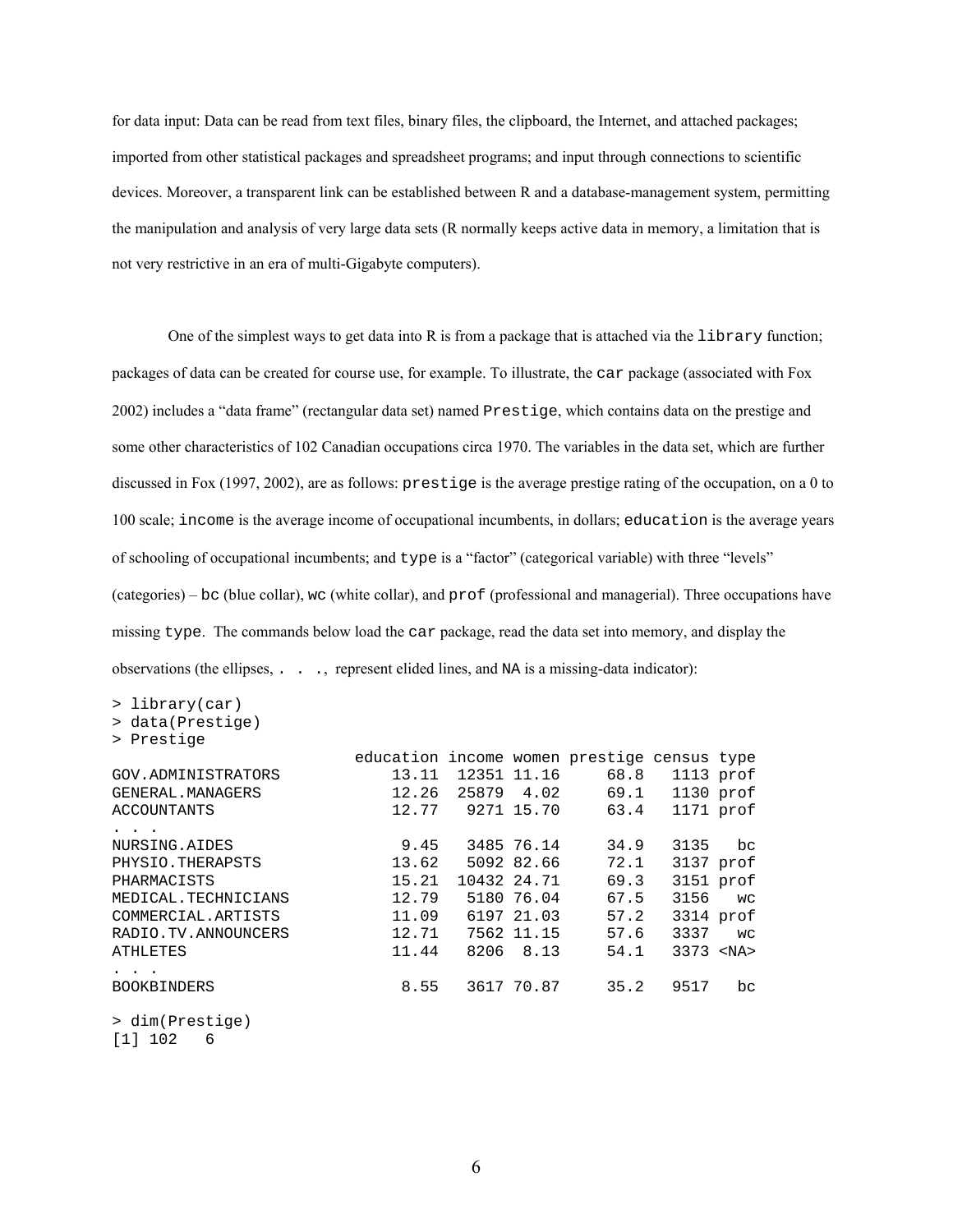The R "search path" determines where the interpreter will look for objects; the path initially includes the "global environment" – which contains objects created during the R session – and several packages that are attached by default. As with most aspects of R, the list of initially attached packages is configurable, and can easily be adapted to the needs of a specific course. A convenient way to compute with the variables in a data set is to attach the data frame to the search path. Variables in the data frame will then be accessible much as if they had been entered at the keyboard:

```
> attach(Prestige) 
> mean(income) 
[1] 6797.902 
> median(income) 
[1] 5930.5 
> summary(type) 
  bc prof wc NA's 
   44 31 23 4 
> summary(education) 
   Min. 1st Qu. Median Mean 3rd Qu. Max. 
   6.380 8.445 10.540 10.740 12.650 15.970
```
summary is an example of a "generic function," a functions that adapts its behavior to its input. Thus, summary produces counts for the factor type, but a five-number summary plus the mean for the numeric variable education.

It is also very easy to read data from a text file. Suppose, for example, that the Canadian occupational-

prestige data reside in the file  $c:\data\preceq.txtx$  with the following contents:

| education income women prestige census type |                                  |  |  |
|---------------------------------------------|----------------------------------|--|--|
| GOV.ADMINISTRATORS                          | 13.11 12351 11.16 68.8 1113 prof |  |  |
| GENERAL.MANAGERS                            | 12.26 25879 4.02 69.1 1130 prof  |  |  |
| ACCOUNTANTS                                 | 12.77 9271 15.70 63.4 1171 prof  |  |  |
| $\cdot$ $\cdot$ $\cdot$                     |                                  |  |  |

To read the data into a data frame named Canadian. Prestige:

> Canadian.Prestige <- read.table("c:/data/Prestige.txt")

The read.table function detects that the first line in the file contains variable names and that the first entry in each row is the row name. Data entries in each row are separated by "white space" (spaces or tabs); this is a convenient form in which to prepare data for read.table, but the function is flexible enough to read many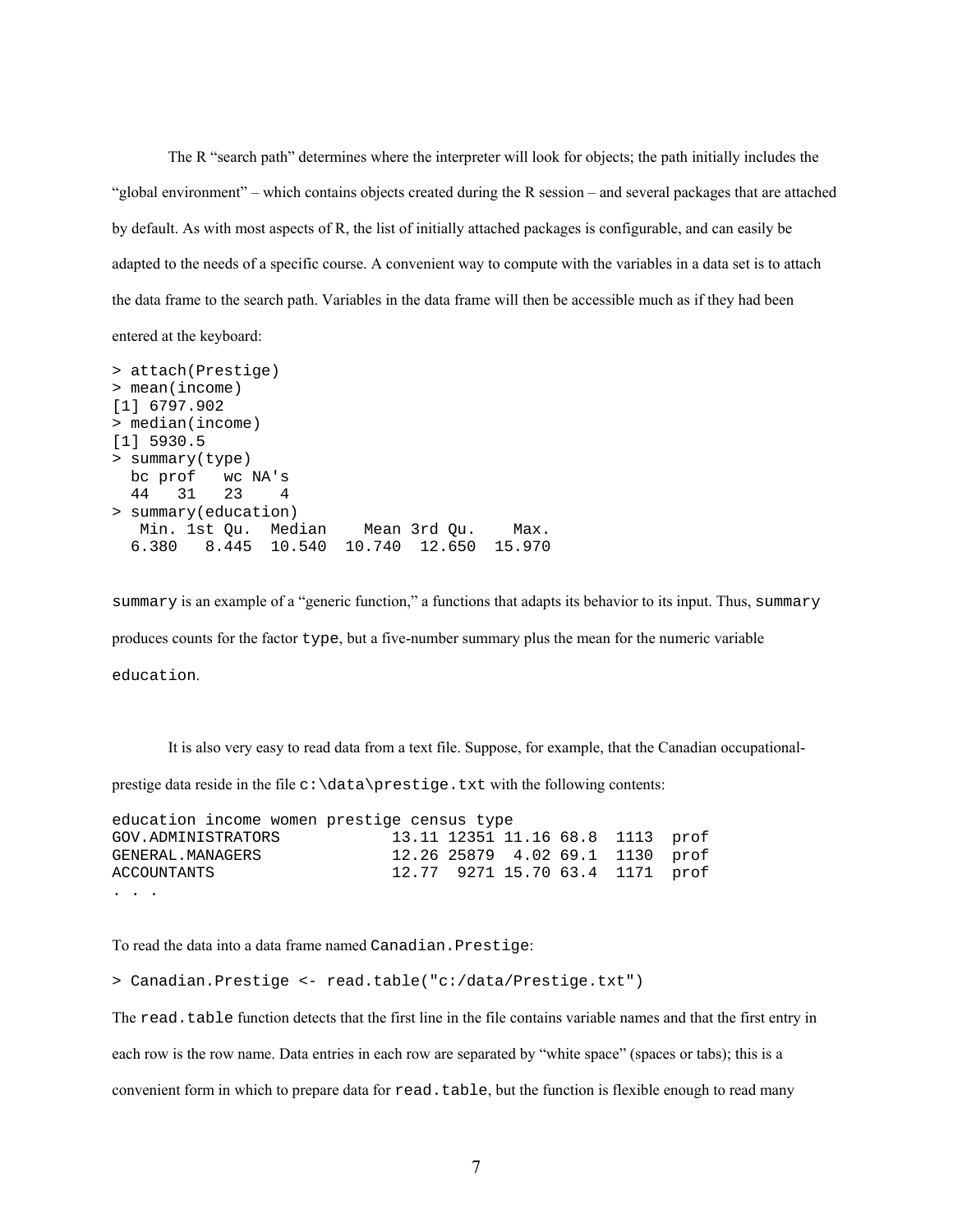different input-data formats. Note that forward slashes (/) are used to separate directories, even in Windows systems.

### *Statistical Models*

The statistical modeling facilities in S are one of the great strengths of the language: S provides a version of the Wilkinson and Rogers (1973) notation for describing linear and related models (another version of which is used in SAS), and S functions for statistical modeling return objects that can then be subjected to further computations – to extract residuals, plot various quantities, print an analysis-of-variance table, print a model summary, and so on. This approach contrasts with that in a statistical package, such as SPSS or SAS, which is primarily oriented towards turning data sets into printed and plotted output. Moreover, the handling of factors and interactions is especially convenient in S. Unlike many commonly used programs such as SPSS and Stata, when the data are input, R by default treats character data as factors, thus avoiding the hassle of having to specify labels—i.e., category names can be used directly rather than assigning numbers which then need to be given value labels. There is also no need to construct product variables for interaction terms directly because they are specified simply and more naturally as part of a model formula. A brief and partial description of model formulas is shown in Table 1.

[Table 1 about here]

To illustrate, the following command invokes the lm function to create a linear-model object, regressing the variable prestige on income, education, and type of occupation, and permitting income and education to interact with type:

> mod <- lm(prestige ~ (income + education)\*type)

Nothing is printed by this command, which returns a linear-model object that is saved in the variable mod. The generic summary function may be used to obtain a standard regression printout (the e's in the output below represent scientific notation; e.g., 9.62e-09 =  $9.62 \times 10^{-9}$ ):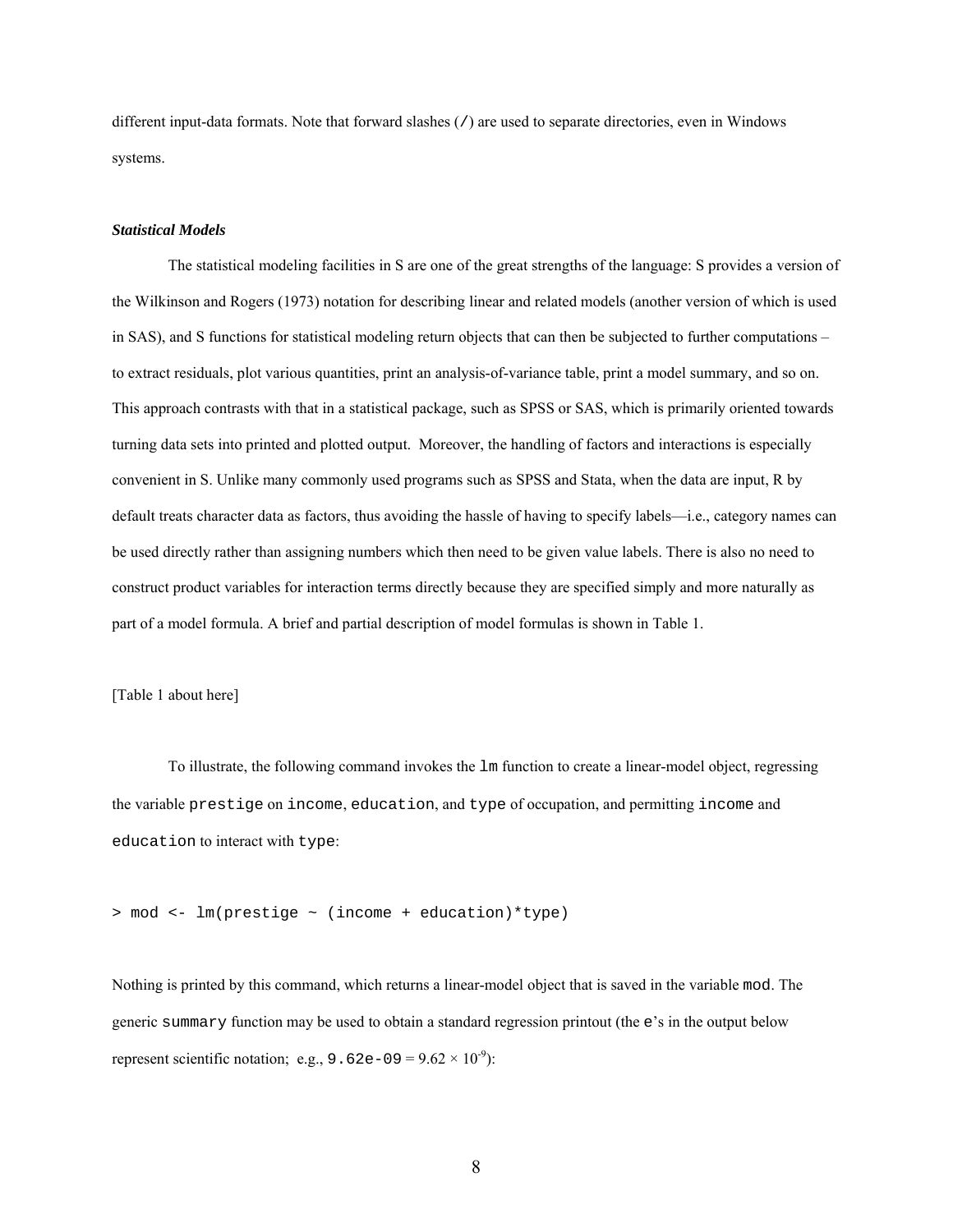> summary(mod) Call:  $lm(formula = prestige ~ (income + education) ~ type)$ Residuals: Min 1Q Median 3Q Max -13.462 -4.225 1.346 3.826 19.631 Coefficients: Estimate Std. Error t value  $Pr(>\vert t \vert)$ (Intercept) 2.2757530 7.0565809 0.323 0.7478 income 0.0035224 0.0005563 6.332 9.62e-09 \*\*\* education 1.7132747 0.9572405 1.790 0.0769.<br>typeprof 15.3518963 13.7152577 1.119 0.2660 typeprof 15.3518963 13.7152577 1.119 0.2660 typewc -33.5366519 17.6536726 -1.900 0.0607 . income:typeprof -0.0029026 0.0005989 -4.847 5.28e-06 \*\*\* income:typewc -0.0020719 0.0008940 -2.318 0.0228 \* education:typeprof 1.3878090 1.2886282 1.077 0.2844 education:typewc 4.2908748 1.7572512 2.442 0.0166 \* --- Signif. codes: 0 `\*\*\*' 0.001 `\*\*' 0.01 `\*' 0.05 `.' 0.1 ` ' 1 Residual standard error: 6.318 on 89 degrees of freedom Multiple R-Squared: 0.8747, Adjusted R-squared: 0.8634 F-statistic: 77.64 on 8 and 89 DF, p-value: < 2.2e-16

Because type is a factor, it automatically gives rise to a set of dummy-coded  $(0/1)$  contrasts. Other contrast-coding schemes, including customized contrasts, may be employed as well. To obtain an analysis of variance table for the regression,

```
> Anova(mod) 
Anova Table (Type II tests) 
Response: prestige 
                Sum Sq Df F value Pr(>F)
income 1131.9 1 28.3544 7.511e-07 ***<br>education 1068.0 1 26.7532 1.413e-06 ***
               education 1068.0 1 26.7532 1.413e-06 *** 
type 591.2 2 7.4044 0.001060 **
income:type 951.8 2 11.9210 2.588e-05 *** 
education:type 238.4 2 2.9859 0.055574 . 
Residuals 3552.9 89 
--- 
Signif. codes: 0 `***' 0.001 `**' 0.01 `*' 0.05 `.' 0.1 ` ' 1
```
*Statistical Graphics*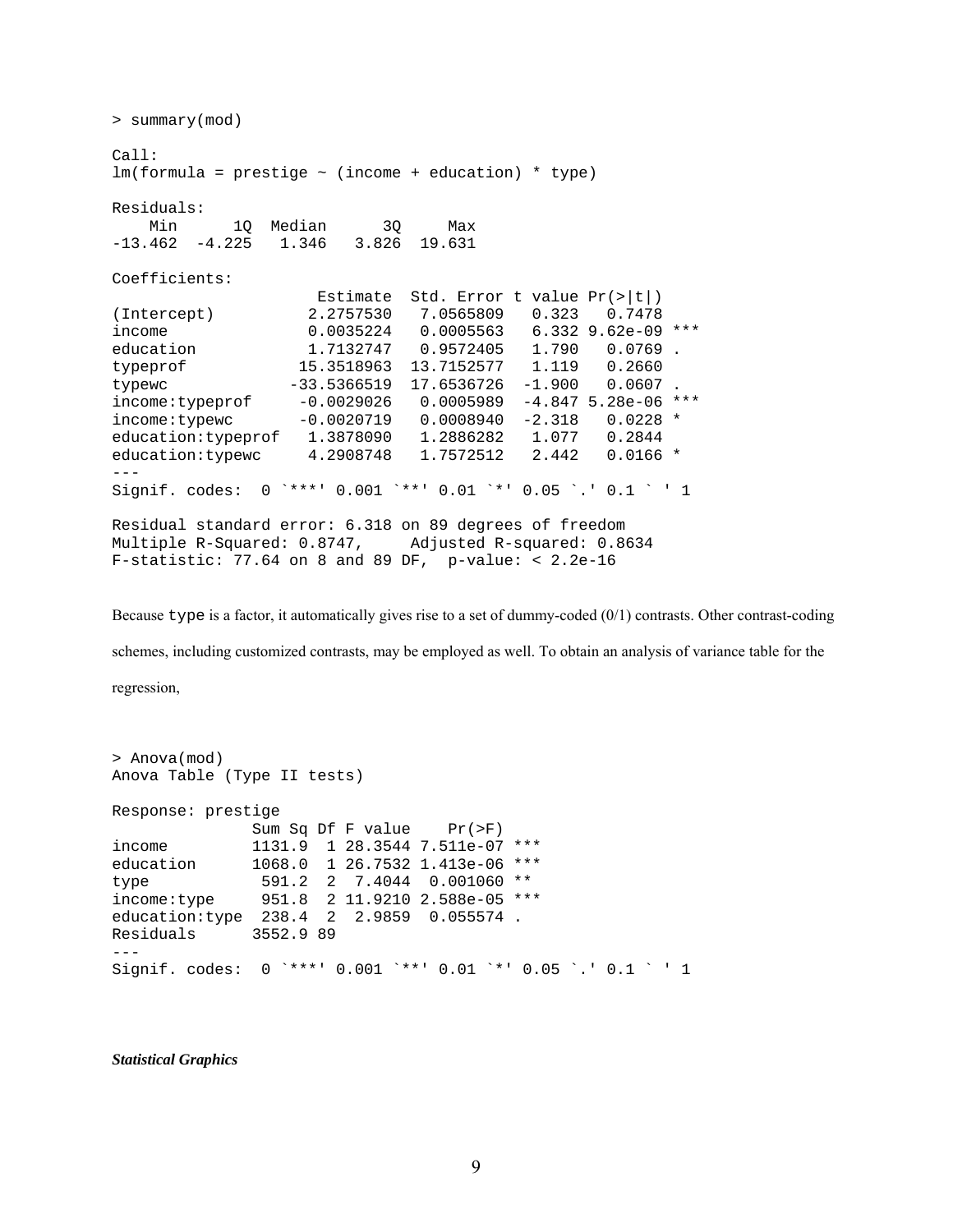There are exceptional facilities for statistical graphics in R, both in the basic R system and in add-on packages. The generic plot function, for example, is extremely flexible and powerful. Graphs of varying complexity can be built in a sequence of typically simple commands that give the user complete control over the appearance of the graph. For example, in sequential order, the commands below draw a scatterplot, add a leastsquares line, and place a title above the graph (producing Figure 1). The last line allows us to identify points on the graph interactively using the mouse.

```
> plot(income, prestige) 
> abline(lm(prestige ~ income)) 
> title("Scatterplot of Prestige vs. Income") 
> identify(income, prestige, row.names(Prestige))
```
Even this simple graph is of near publication quality, but customization is also straightforward. Point symbols, sizes and colors, line types, axes labels, and many other graphical elements can be changed with simple commands. Even type-set-quality mathematical annotation within in a graph is easily produced (Murrell and Ihaka, 2000). Moreover, more advanced two-dimensional plots, such as Trellis graphics (see Cleveland 1993), can be constructed using the lattice package, which is part of the standard R distribution. Sophisticated dynamic 3D graphs can be constructed using the rgl package.

#### [Figure 1 about here]

Yet another feature of R that sets it apart from programs commonly used by sociologists is its facilities for model diagnostics. Simple functions extract or compute various quantities from model objects that can then be used to perform diagnostics and construct graphs - e.g., residuals (mod) returns residuals, while fitted (mod) returns the fitted values. Simple diagnostic plots can also be directly constructed using the generic plot function on a model object. Following from the example above, the command  $p$ lot (mod) produces a four-panel graph of diagnostic plots (shown in Figure 2): (1) a plot of residuals versus fitted values; (2) a normal quantile-comparison plot of the residuals; (3) a scale-location plot of the square root of the absolute residuals against fitted values; and (4) a plot of Cook's distances versus observation indices.

A more comprehensive set of functions for diagnostic plots—including added-variable plots, componentplus-residual plots, leverage plots, and spread-level plots—is available in the car package. The car package also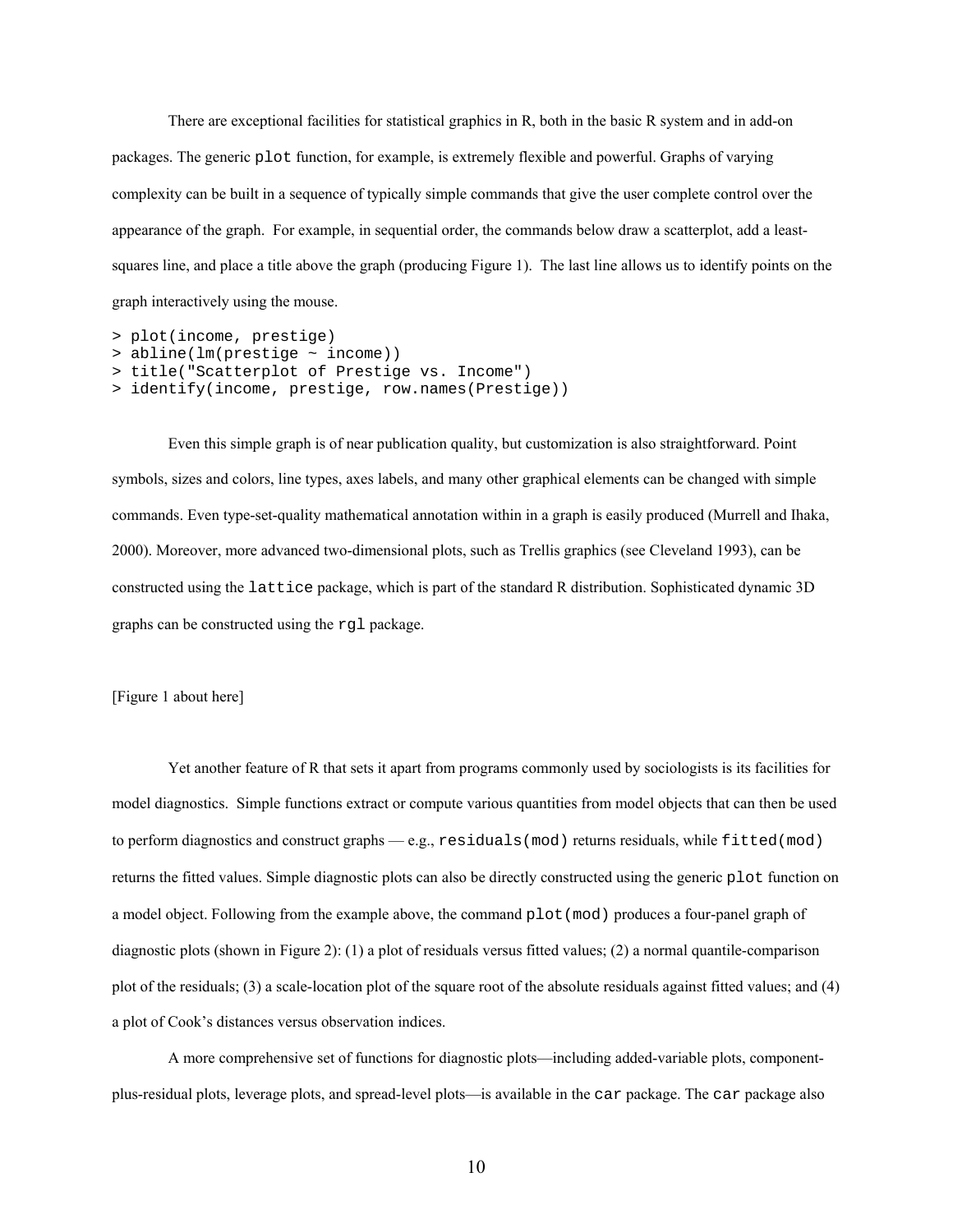includes functions for testing for autocorrelated errors, for non-constant error variance, and for outliers, and functions for Box-Cox and Box-Tidwell transformations, respectively, of the response and explanatory variables in a regression. Other common diagnostics are available in the lmtest package.

[Figure 2 about here]

### *Contributed Packages*

As mentioned earlier, the flexibility of R has led to the development of a wide range of add-on packages. In combination, these packages extend R to include functions for all statistical models commonly used by social scientists. Here is a partial list of these methods (with associated packages in parentheses): generalized linear models (base), multinomial logit models (nnet), social network analysis (sna), structural equation modeling with latent variables (sem), latent class analysis (e1071), smoothing splines and generalized additive models (mqcv), mixedeffects models (nlme), event-history analysis (survival), bootstrapping (boot), cluster analysis (mclust). (This association of methods with packages understates the richness of R: In most of these instances, relevant software is provided in other packages as well. For example, the gam package also provides facilities for generalized additive models.) Some of these packages will be described in more detail when we discuss the use of R in graduate statistics courses later in the paper.

If the user's computer is connected to the Internet, contributed packages can be installed or updated directly from CRAN within R itself, either by using the *Packages* menu in the *R Console* or from the command prompt; for example, to download and install the car package:

> install.packages("car")

Packages can also be installed from zip files located on a local disk.

#### *Getting Help*

Despite being free, R is extensively documented. For example, the standard R distribution comes with a complete set of manuals, including a decent introductory manual. Moreover, contributed R packages incorporate a standard method of providing documentation that generates help files appropriate to the user's computing platform. (In fact, contributed packages are not posted on CRAN unless they have the required documentation.) Standard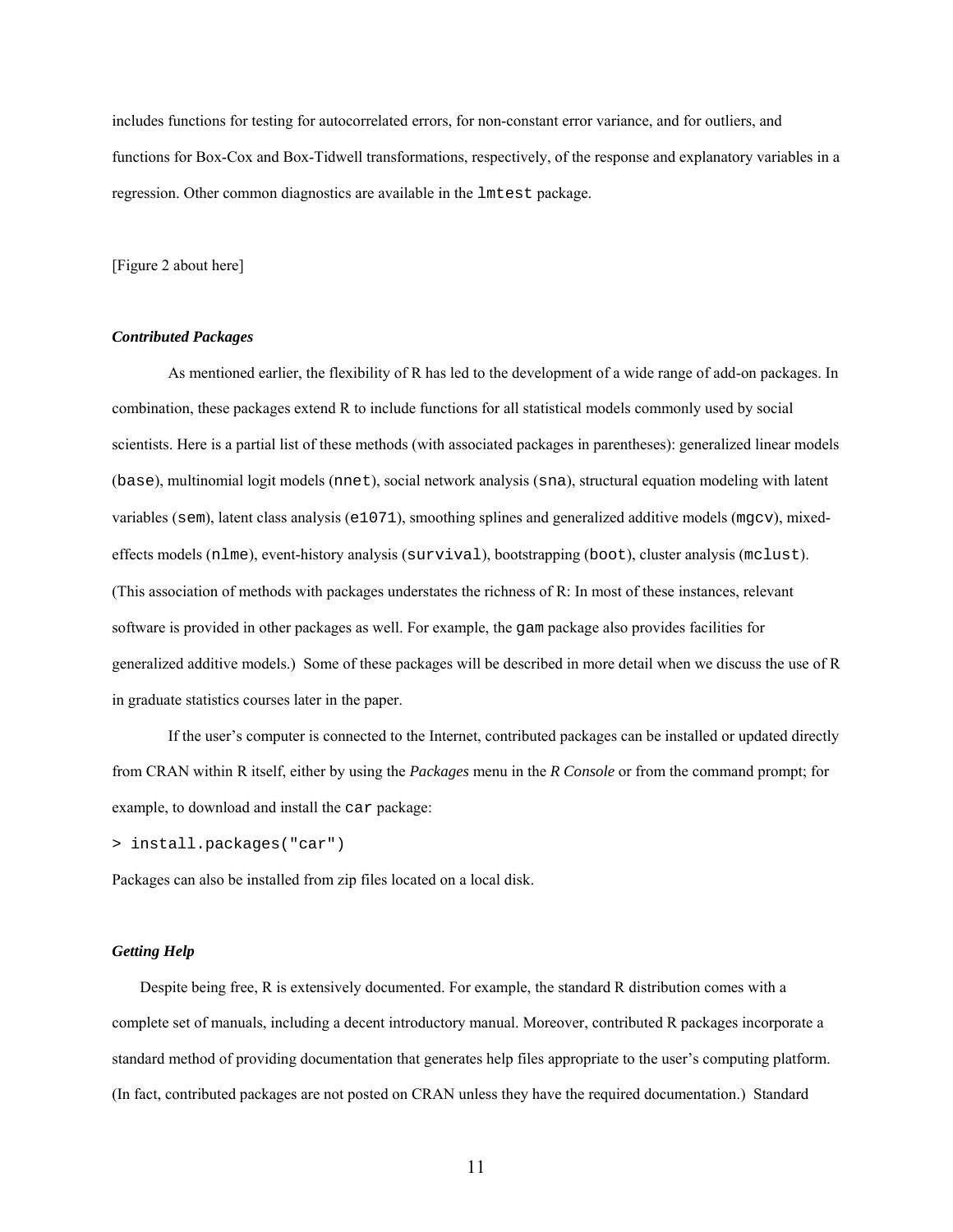Windows help is available via a *Help* menu, but help is can also be obtained in a number of ways from the command prompt:

- help( $lm$ ) or ? $lm$ : Opens the help file for an object in this case, for the  $lm$  function.
- help.search("logistic"): Searches all installed help files for a particular sequence of characters – here, for the word "logistic."
- apropos ("norm"): Searches for a character sequence ("norm") in the names of all objects available in the current R session.

Help files for individual packages can also be printed as manuals.

In addition to the free documentation included with R itself, S and R are the subject of several texts (see, in particular, Fox 2002; Venables and Ripley 2000, 2002), and a number of other books are associated with software that is available in R packages (e.g., Davison and Hinkley 1997; Efron and Tibshirani 1993; Pinheiro and Bates 2000; Therneau and Grambsch 2000). Finally, R users have access to excellent support in the r-help email list (see, [http://www.r-project.org/mail\)](http://www.r-project.org/mail). Before posting a question to the r-help list, however, please read the posting guide at [http://www.r-project.org/posting-guide.html.](http://www.r-project.org/posting-guide.html)

## **SOCIAL STATISTICS COURSES AT MCMASTER UNIVERSITY**

The remainder of this paper describes the use of R in four social-statistics courses taught at McMaster University in Hamilton, Ontario, Canada:

- Two of these courses (Sociology 3H06 and 6Z03) are introductory social-statistics courses, for undergraduates and graduate students, respectively. The courses have nearly the same content. The undergraduate course is required of all Sociology honours majors (which, in Canada, is the four-year bachelor's degree programme). The graduate course is essentially remedial.
- The third course (Sociology 740) covers linear and generalized linear models, and is required of all of our PhD students.
- The fourth course (Sociology 761) is a more advanced social-statistics course, and is optional.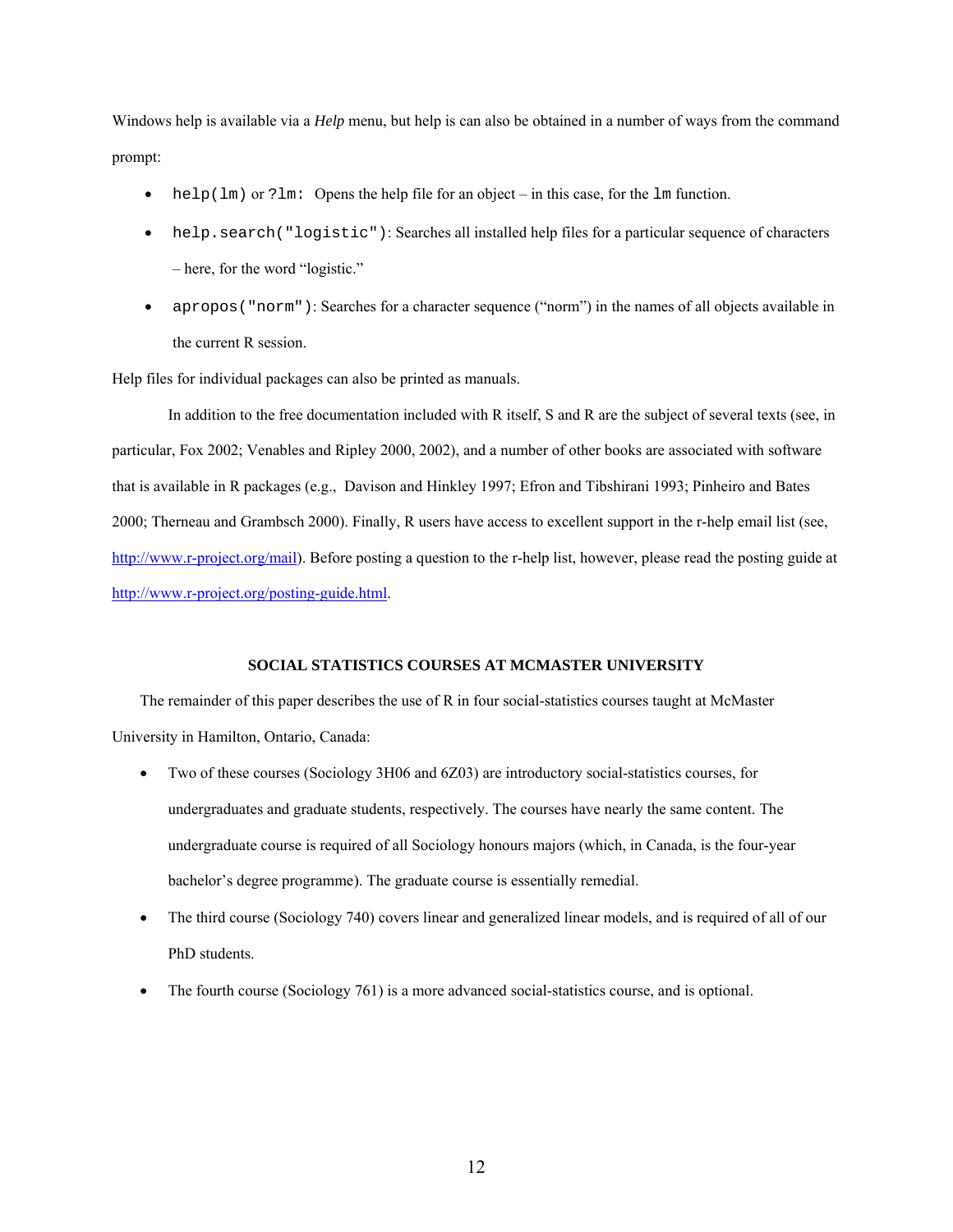#### *Introductory Social Statistics Courses*

Sociology 3H06 is a two-semester undergraduate introductory social-statistics. Sociology 6Z03 is a onesemester version of the same course for graduate students who have a weak background in statistics. The current text for these courses is Moore's *The Basic Practice of Statistics, Third Edition* (Moore 2003). The course covers all of Moore's text. In addition, we supplement Moore's treatment of regression (with lecture material on multiple regression) and contingency tables. Detailed course outlines are available at <http://socserv.socsci.mcmaster.ca/jfox/Courses/soc3h6/index.html>, <http://socserv.socsci.mcmaster.ca/andersen/soc3H6/index.htm>, and <http://socserv.socsci.mcmaster.ca/andersen/soc6Z3/index.htm>.

Students in these classes are provided with a Windows CD/ROM with the software and data sets for the class. The software can be run directly from the CD or installed on the student's computer. R software and course data sets can also be accessed in university computer labs.

Despite the benefits of R's command language for the advanced user, a command-driven system has some disadvantages in an introductory statistics course:

- The learning curve is relatively "steep." In contrast, a well-designed GUI is essentially self-teaching.
- New and casual users frequently must look up commands. In contrast, a GUI presents users with options and consequently does not tax memory.
- It is easy to make mistakes such as typing errors, syntax errors, and the specification of nonsensical analyses – in a command-driven system. In contrast, a GUI eliminates most syntax and typing errors, and should, at least to an extent, protect users from nonsense.

The Rcmdr ("R Commander") package (described in more detail in Fox, 2004) provides a basic-statistics GUI for R, including methods of analysis typically covered in an introductory statistics class together with linear and generalized linear models. The Rcmdr loads in the same manner as any R package, and is useable on all of the platforms on which R runs. Moreover, commands can still be entered directly at the command prompt or via the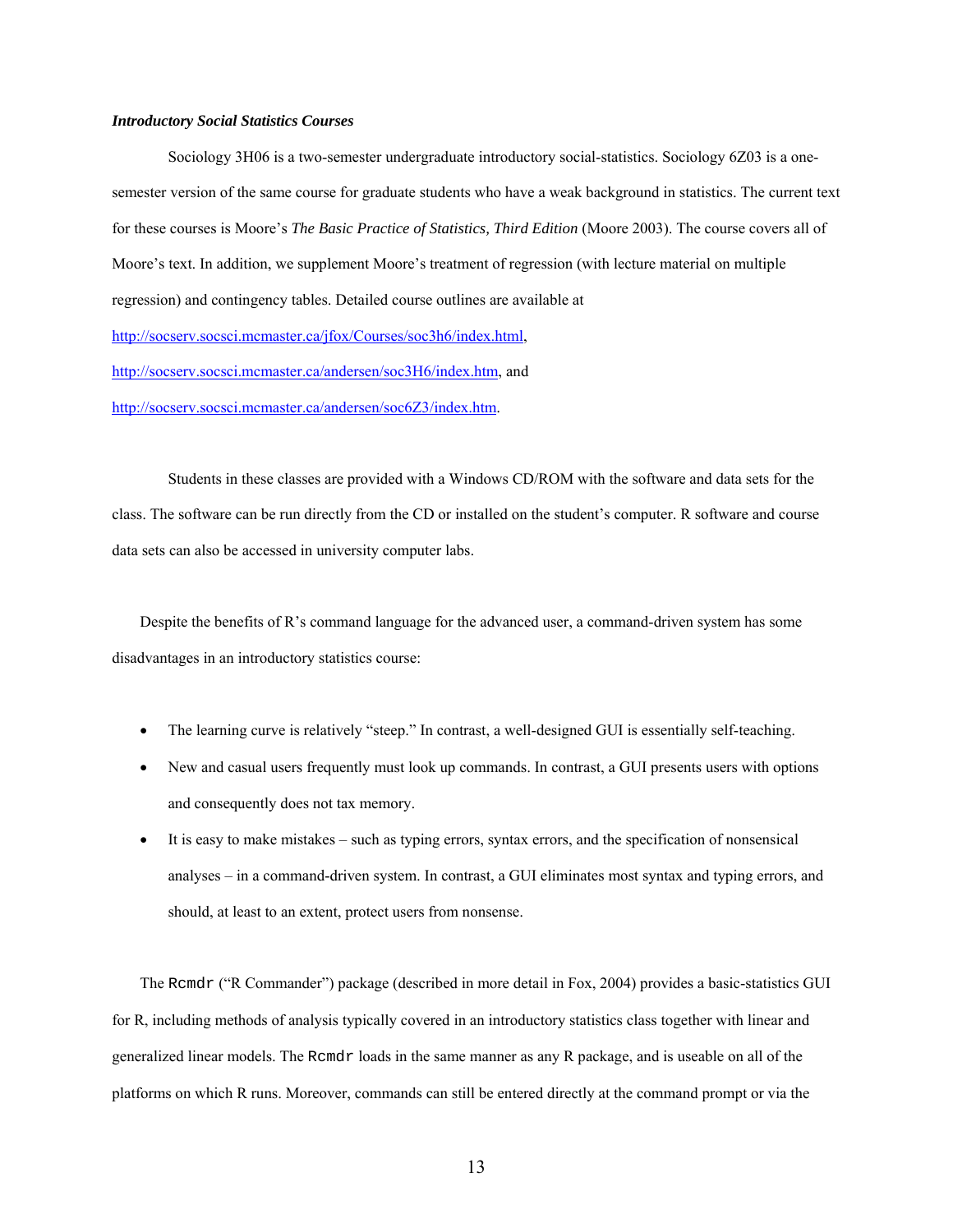log/script window in the R Commander. The R Commander consequently makes it easy to carry out statistical analyses while at the same time facilitating the learning of R functions.

Figure 3 shows part of a Windows XP desktop with the *R Commander* window. Commands are generated via menus and dialog boxes accessed from the *R Commander* window. These commands are logged to the script window in the R Commander. Commands are also echoed to the R Commander output window along with printed output that is generated. Graphs appear in a separate graphics-device window, as illustrated in Figure 3. The script window incorporates a simple text editor, which allows the user to re-execute (e.g., via the *Submit* button), modify, enter, and save commands. Other elements of the interface include buttons to view and edit the "active" data set in a spreadsheet-like data editor; to change the active data set; and to change the active statistical model. Figure 4 shows a typical R Commander dialog box, to create the parallel boxplots shown in Figure 3.

[Figures 3 and 4 about here]

The R Commander was designed to cover the contents of Moore's text, and of several other introductory statistics texts that were consulted. The complete menu tree for the R Commander is shown in Figure 5. Use of R through the R Commander is not essentially different from the use of any menu-driven statistical package. Students in the graduate version of the course (Sociology 6Z3) are also encouraged to learn some R commands, a task that is facilitated by the commands that appear in the R Commander log window.

#### [Figure 5 about here]

To illustrate how the R Commander provides a graphical interface to R functions for linear and generalized linear models, we recall our example of prestige regressed on income, education, and type of occupation, including interactions of income and education with type. The same model can be specified using the R Commander GUI in the linear-model dialog box shown in Figure 6. In this case, the summary of the model will be printed after the model is fit, and the resulting linear-model object becomes the "active model." Items in the *Model* menu (see Figure 5) apply to the active model. For example, the basic diagnostic plots produced by plotting a linear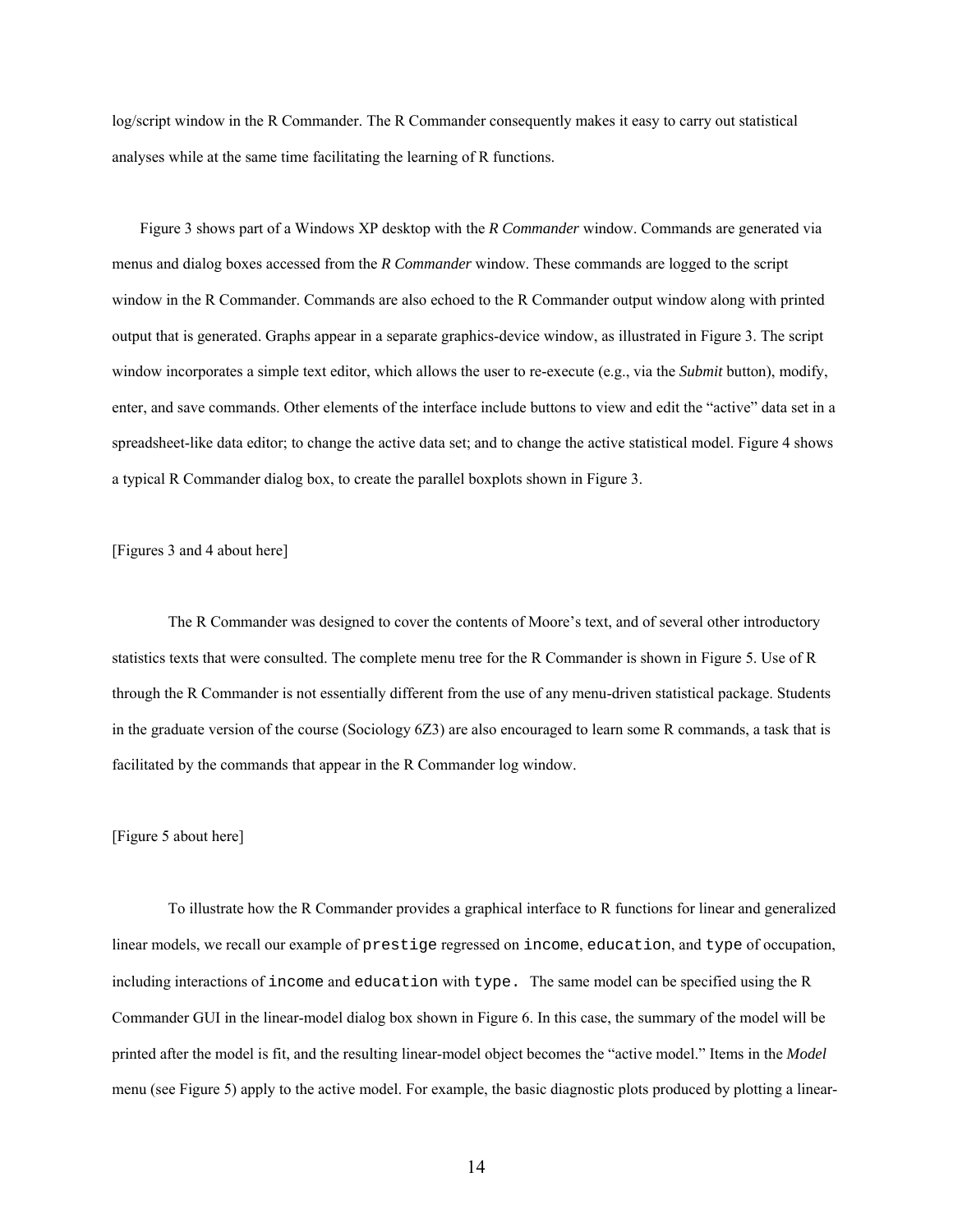model object, as shown previously in Figure 2, can also be constructed via the R Commander menus: *Models*  $\rightarrow$ *Graphs*  $\rightarrow$  *Basic diagnostic plots* (where the arrows denote menu selection).

[Figure 6 about here]

## *An Applied Regression Course*

Sociology 740 is a one-semester course in applied regression analysis required of all of our doctoral students who have not already taken an equivalent course. The course is oriented towards the use of statistical models for data analysis, and takes up exploratory data analysis and variable transformations, linear statistical models, and generalized linear models (e.g., for categorical responses). There are two texts for the class: *Applied Regression* (Fox 1997) and a book on R and S-PLUS (Fox 2002). A detailed course outline is available at <http://socserv.socsci.mcmaster.ca/jfox/Courses/soc740/index.html>.

The Rcmdr package covers almost all of the computing for the course, including several topics on linearmodel and generalized-linear-model diagnostics. Students in the class – particularly those who intend to use quantitative methods in their work – are strongly encouraged, however, to learn to write R commands and to understand the rudiments of programming in R. As in Sociology 3H06 and 6Z03 (and in Sociology 761, described below), students in Sociology 740 are provided with a Windows CD/ROM with the software and data for the class.

#### *A More Advanced Course in Social Statistics*

Sociology 761 is a one-semester course in social statistics, covering several selected topics. Students in the class also write a paper on a statistical topic of their choice. In the Fall semester of 2004, the class began with introductions/refreshers on R, basic matrix algebra, and basic calculus, and proceeded to take up structural-equation models (including models with latent variables), survival ("event-history") analysis, and linear mixed models for hierarchical and longitudinal data. In the last two years, students in the class wrote papers on imputation of missing data, nonlinear regression, nonparametric regression, exploratory factor analysis, interactions in latent-variable structural-equation models, and time-series regression. Again, a detailed course outline is available at <http://socserv.socsci.mcmaster.ca/jfox/Courses/soc761/index.html>.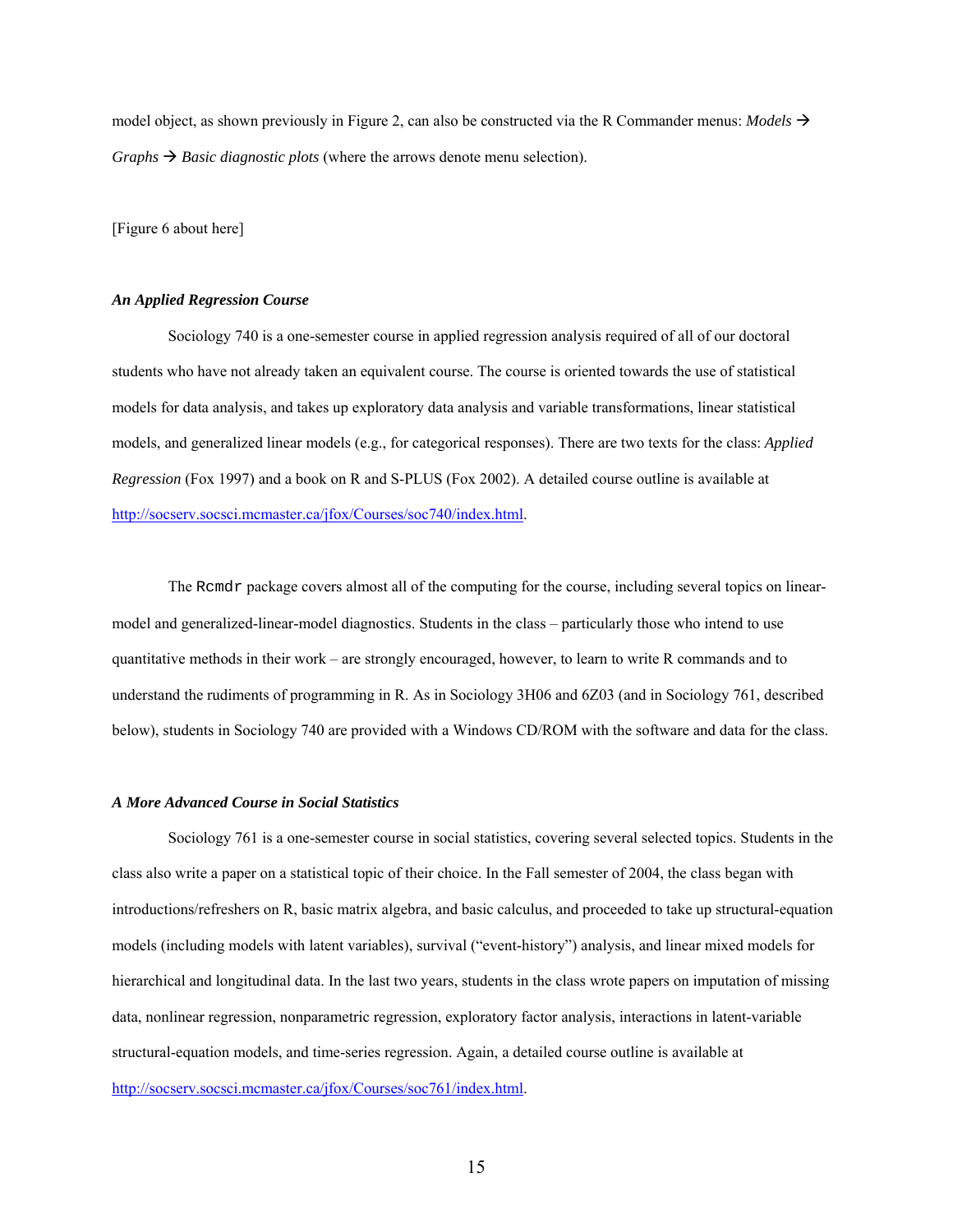With the exception of structural-equation modeling, R has state-of-the-art capabilities in all of these areas:

- R includes excellent facilities for numerical linear algebra. In this class, students just scratch the surface, using R for basic matrix computations – products, inverses, determinants, etc.
- One of us (Fox) is the author of the sem (structural-equation modeling) package in R, which is described in an on-line appendix to Fox (2002a), available at

<http://socserv.socsci.mcmaster.ca/jfox/Books/Companion/appendix.html>. (Several other appendices, on topics such as nonlinear regression, nonparametric regression, bootstrapping, etc., are also available at this location.) The sem package is capable of fitting observed-variable structural-equation models (SEMs) by two-stage least squares, and both observed-variable and latent-variable models by full-information maximum likelihood, assuming multinormality. Although adequate for a basic introduction to modern structural-equation modeling, the package is substantially more limited than special-purpose SEM software, such as LISREL, EQS, or Amos.

- The survival package, originally written by Terry Therneau for S-PLUS and ported to R (see Therneau and Grambsch 2000), is arguably the most capable facility for survival analysis in any statistical software.
- The nlme (nonlinear mixed-effects) package, by Pinheiro and Bates (2000), is also cutting-edge software that fits linear and nonlinear mixed-effects models. Software for generalized linear mixed models is also available in  $R - e.g.,$  using the glmmPQL function in the MASS package (which is associated with Venables and Ripley, 2002), or the GLMM function in Bates's lme4 package.
- There are equally impressive facilities in R for missing-data imputation (e.g., the software associated with Shafer, 1997), for nonlinear regression (Bates's nlm package), for nonparametric regression (e.g., the mgcv and gam packages for fitting generalized additive models, Wood, 2000, 2003; Hastie and Tibshirani, 1990), and for time-series regression (the gls function in the nlme package).

Students in Sociology 761 learn to interact with R through the command-line interface, and acquire basic programming skills – for example to manage data. We take advantage of the extensibility of R by providing students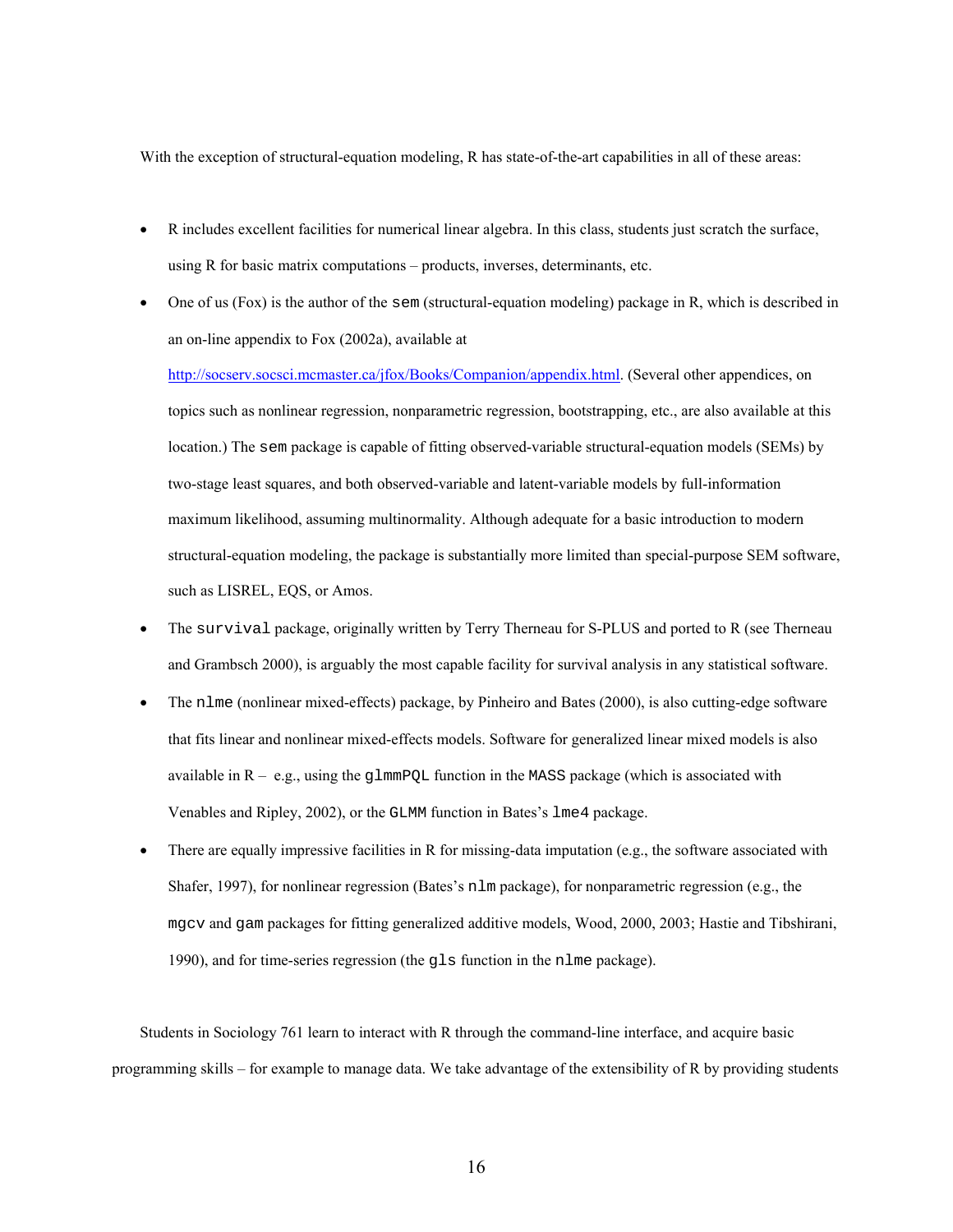with simple programs (available from the web site for the course) for computing life tables and for preparing survival data for analysis.

 *An illustration: Cox regression for survival data.* To convey a sense of what it is like to use R for more advanced statistical modeling, we provide an example of survival analysis from Sociology 761. The file Rossi.txt contains data from an experimental study of recidivism of 432 male prisoners, who were observed for a year after being released from prison (Rossi, Berk, and Lenihan 1980). The following variables are included in the data; the variable names are those used by Allison (1995), from whom this example and variable descriptions are adapted:

- week: week of first arrest after release, or censoring time.
- arrest: the event indicator, equal to 1 for those arrested during the period of the study and 0 for those who were not arrested.
- fin: a dummy variable, equal to 1 if the individual received financial aid after release from prison, and 0 if he did not; financial aid was a randomly assigned factor manipulated by the researchers.
- age: in years at the time of release.
- race: a dummy variable coded 1 for blacks and 0 for others.
- wexp: a dummy variable coded 1 if the individual had full-time work experience prior to incarceration and 0 if he did not.
- mar: a dummy variable coded 1 if the individual was married at the time of release and 0 if he was not.
- paro: a dummy variable coded 1 if the individual was released on parole and 0 if he was not.
- prio: number of prior convictions.
- educ: education, a categorical variable, with codes 2 (grade 6 or less), 3 (grades 6 through 9), 4 (grades 10 and 11), 5 (grade 12), or 6 (some post-secondary).
- emp1 emp52: dummy variables coded 1 if the individual was employed in the corresponding week of the study and 0 otherwise. Employment is therefore a time-varying covariate, and is ignored in the example developed below; in the course, the example is subsequently extended to consider the impact of employment.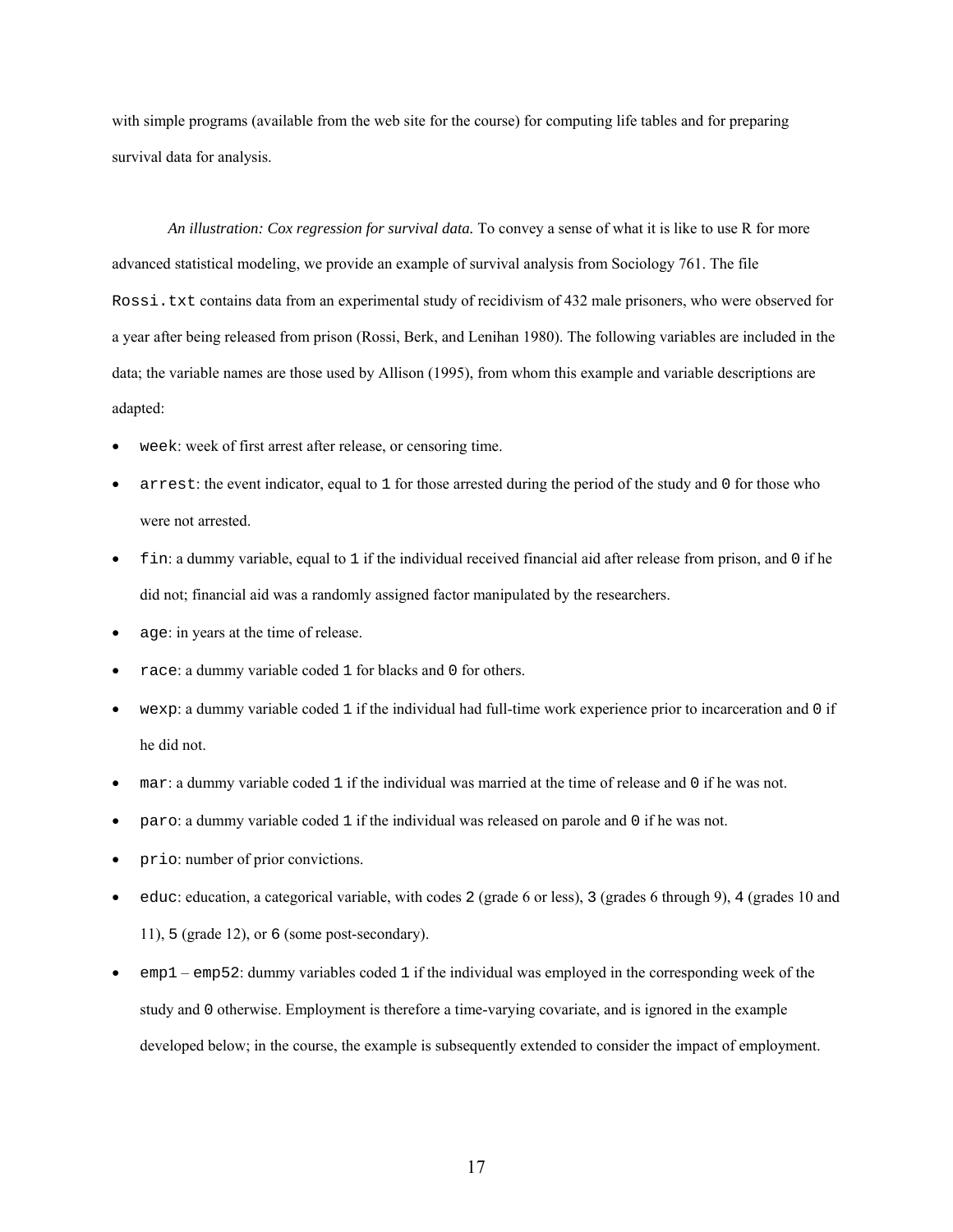We read the data file into a data frame directly from the course web site, and print the first few observations

(omitting the variables  $\epsilon_{\text{mp}} = -\epsilon_{\text{mp}} = 2$ , which are in columns 11–62 of the data frame):

```
> Rossi <-read.table( 
+ "http://socserv.socsci.mcmaster.ca/jfox/Courses/soc761/Rossi.txt", 
+ header=TRUE) 
> Rossi[1:5, 1:10] # print the first 5 observations 
   week arrest fin age race wexp mar paro prio educ 
1 20 1 0 27 1 0 0 1 3 3 
2 17 1 0 18 1 0 0 1 8 4 
3 25 1 0 19 0 1 0 1 13 3 
4 52 0 1 23 1 1 1 1 1 5 
5 52 0 0 19 0 1 0 1 3 3
```
Thus, for example, the first individual was arrested in week 20 of the study, while the fourth individual was never rearrested, and hence has a censoring time of 52. (The argument header=TRUE is necessary here because although variable names are included in the first row of the data file, there are no row names. Since the first and subsequent lines therefore have the same number of fields, read.table cannot deduce that the first line contains variable names.).

Following Allison, a Cox regression of time to rearrest on the time-constant covariates is specified as

follows:

```
> mod.allison <- coxph(Surv(week, arrest) ~ 
+ fin + age + race + wexp + mar + paro + prio, 
+ data=Rossi) 
> summary(mod.allison) 
Call: 
coxph(formula = Surv(week, arrest) fin + age + race + wexp + 
    mar + paro + prio, data = Rossi) 
  n= 432 
        coef exp(coef) se(coef) z p 
fin -0.3794 0.684 0.1914 -1.983 0.0470 
age -0.0574 0.944 0.0220 -2.611 0.0090 
race 0.3139 1.369 0.3080 1.019 0.3100 
wexp -0.1498 0.861 0.2122 -0.706 0.4800 
mar -0.4337 0.648 0.3819 -1.136 0.2600
paro -0.0849 0.919 0.1958 -0.434 0.6600 
prio 0.0915 1.096 0.0286 3.195 0.0014 
     exp(coef) exp(-coef) lower .95 upper .95 
fin 0.684 1.461 0.470 0.996 
age 0.944 1.059 0.904 0.986 
race 1.369 0.731 0.748 2.503 
wexp 0.861 1.162 0.568 1.305
```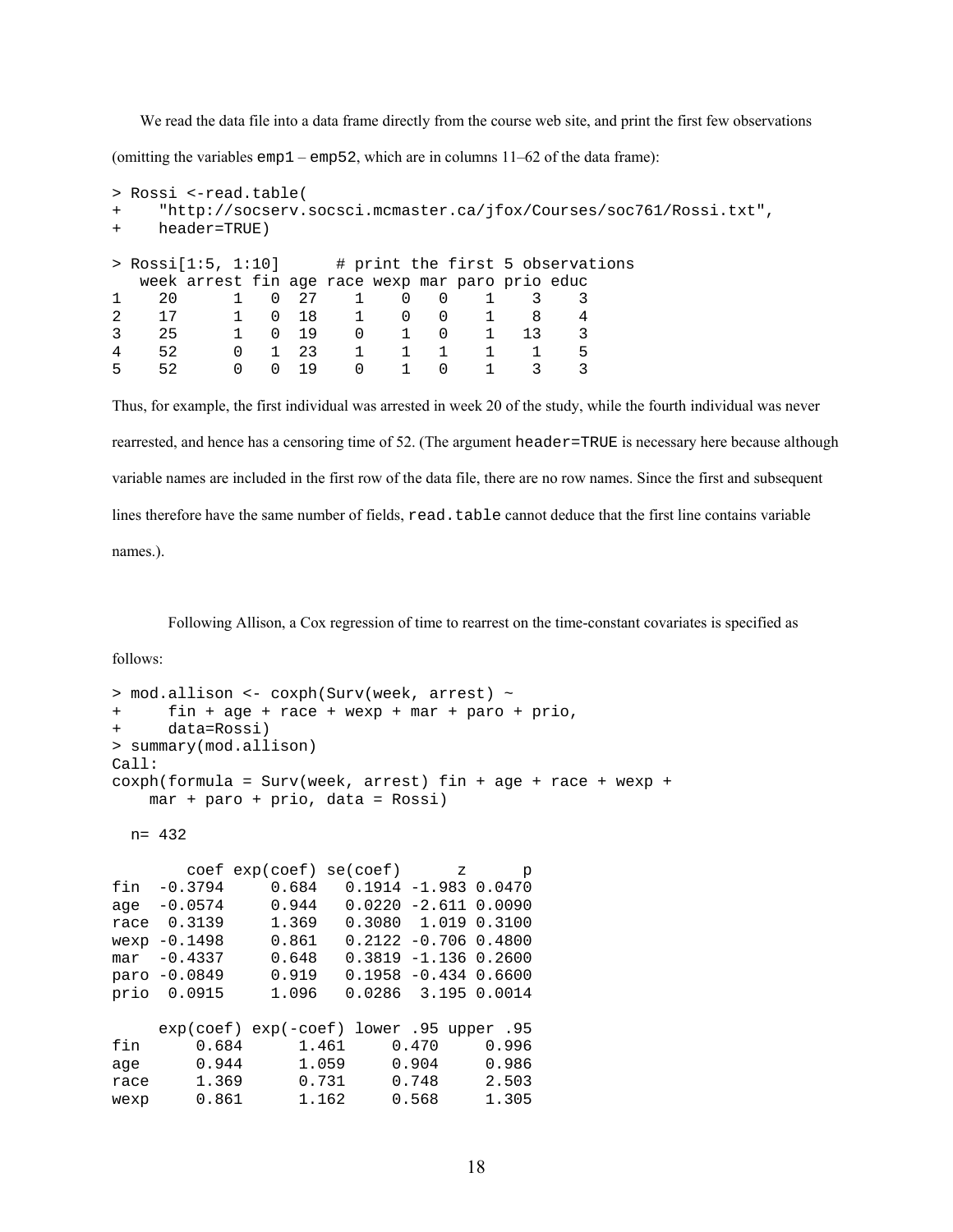| mar       | 0.648                                     | 1.543             | 0.307 | 1.370        |
|-----------|-------------------------------------------|-------------------|-------|--------------|
| paro      | 0.919                                     | 1.089             | 0.626 | 1.348        |
| prio      | 1.096                                     | 0.913             | 1.036 | 1.159        |
|           |                                           |                   |       |              |
|           | Rsquare= $0.074$ (max possible= $0.956$ ) |                   |       |              |
|           | Likelihood ratio test= 33.3 on 7 df,      |                   |       | $p=2.36e-05$ |
| Wald test |                                           | $= 32.1$ on 7 df, |       | $p=3.86e-05$ |
|           | Score (logrank) test = $33.5$ on 7 df,    |                   |       | $p=2.11e-05$ |

- Notice here that as an alternative to attaching the Rossi data frame to the search path, we have specified a data argument to the coxph function.
- The column marked z in the output records the ratio of each regression coefficient to its standard error, a Wald statistic which is asymptotically standard normal under the hypothesis that the corresponding  $\beta$  is zero. The covariates age and prio (prior convictions) have highly statistically significant coefficients, while the coefficient for  $\text{fin}$  (financial aid – the focus of the study) is marginally significant.
- The exponentiated coefficients in the second column of the first panel (and in the first column of the second panel) of the output are interpretable as multiplicative effects on the hazard. Thus, for example, holding the other covariates constant, an additional year of age on average reduces the weekly hazard of rearrest by a factor of  $e^{b_{age}} = 0.944$  – that is, by 5.6 percent. Similarly, each prior conviction increases the hazard by a factor of

1.096, or 9.6 percent.

• The likelihood-ratio, Wald, and score chi-square statistics at the bottom of the output are asymptotically equivalent tests of the omnibus null hypothesis that all of the β's are zero. In this instance, the test statistics are in close agreement, and the hypothesis is soundly rejected.

Having fit a Cox model to the data, we now examine the estimated distribution of survival times. The R function survfit estimates the survival function  $S(t)$ , by default at the mean values of the covariates. The plot method for objects returned by survfit graphs the estimated surivival function, along with a point-wise 95 percent confidence band. For example, for the model just fit to the recidivism data:

```
> plot(survfit(mod.allison), ylim=c(.7, 1), xlab='Weeks', 
      ylab='Proportion Not Rearrested')
```
This command produces Figure 7. [The limits for the vertical axis, set by  $y \lim_{n \to \infty} c(0.7, 1)$ , were selected after examining an initial plot.]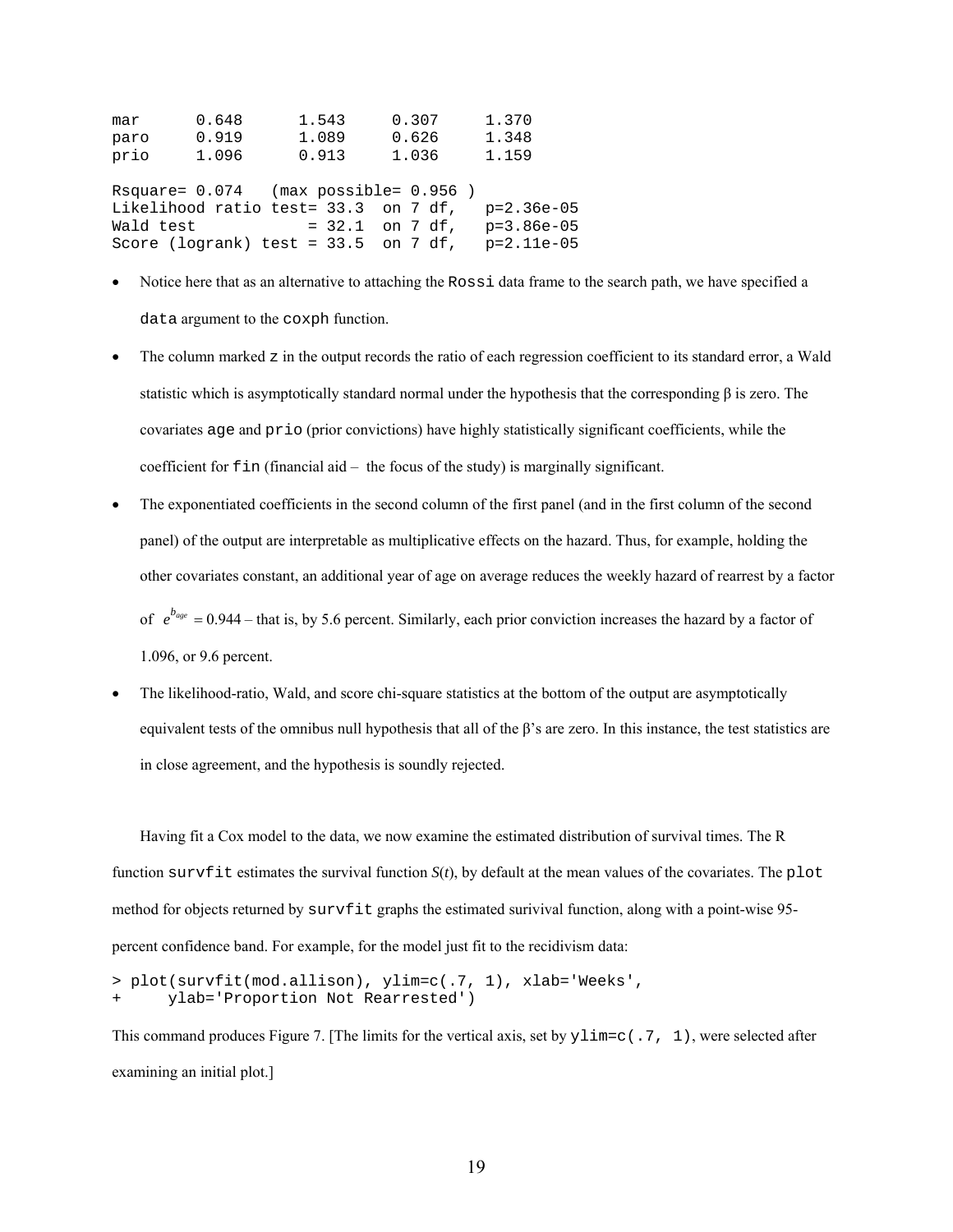Even more cogently, we may wish to display how estimated survival depends upon the value of a covariate. Because the principal purpose of the recidivism study was to assess the impact of financial aid on rearrest, we focus on this covariate. We construct a new data frame with two rows, one for each value of fin; the other covariates are fixed to their average values. (In the case of a dummy covariate, such as race, the average value is the proportion coded 1 in the data set – for race, the proportion of blacks). This data frame is passed to survfit via the newdata argument:

```
> attach(Rossi) 
> Rossi.fin < - data.frame(fin=c(0,1), age=rep(mean(age),2),
+ race=rep(mean(race),2), wexp=rep(mean(wexp),2), 
+ mar=rep(mean(mar),2), paro=rep(mean(paro),2), 
+ prio=rep(mean(prio),2)) 
> detach() 
> plot(survfit(mod.allison, newdata=Rossi.fin), 
+ conf.int=TRUE, lty=c(1,2), ylim=c(.6, 1)) 
> legend(locator(1), legend=c('fin = 0', 'fin = 1'), 
+ lty=c(1,2))
```
We specified two additional arguments to plot**:**  $lty=c(1,2)$  indicates that the survival function for the first group (i.e., for  $\text{fin} = 0$ ) will be plotted with a solid line, while that for the second group ( $\text{fin} = 1$ ) will be plotted with a broken line (line types can be specified by number – as here – or by name); conf.  $int = TRUE$  requests that confidence envelopes be drawn around each estimated survival function (which is not the default when more than one survival function is plotted). Notice, as well, the use of the legend function (along with locator) to place a legend on the plot: We clicked the left mouse button to position the legend. The resulting graph, which appears in Figure 8, shows the higher estimated "survival" of those receiving financial aid, but the two confidence envelopes overlap substantially, even after 52 weeks.

[Figure 8 about here]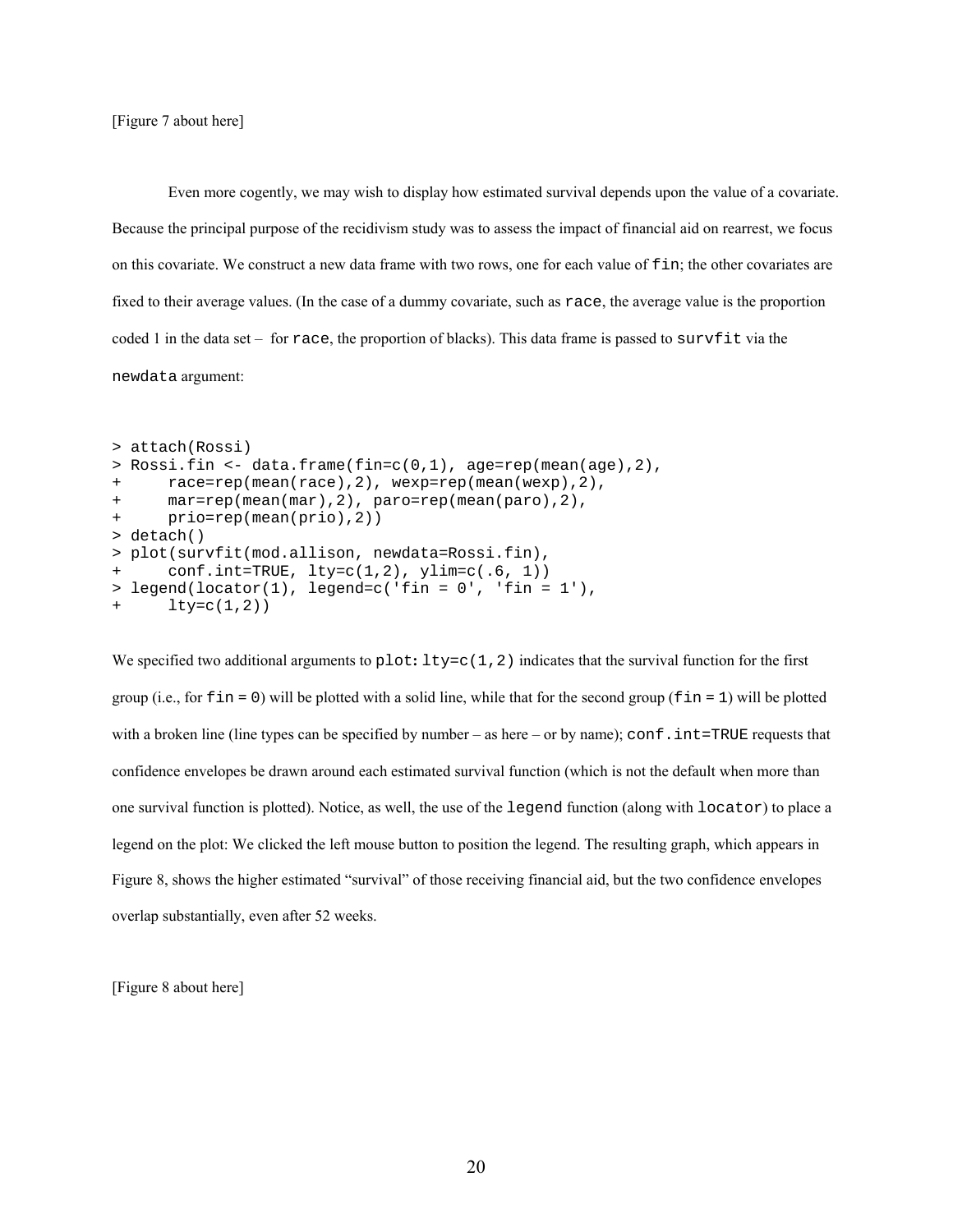#### **CONCLUSIONS**

R is excellent software that happens to be free. The wide array of statistical methods available in R makes it an attractive platform for teaching a variety of courses, well beyond those covered in this paper. All techniques commonly used by social scientists are present in R, and due to its flexibility, methods that are not currently available can be programmed – typically, more easily in S than in other programming languages. Indeed, one of the principal attractions of R is the rapidity with which new methods are incorporated. Given that S is the standard for statistical programming among statisticians, there is every reason to believe that R will remain at the cutting edge of statistical computing for quite some time. Learning to use R, therefore, is time well spent by the serious quantitative social scientist.

The object-oriented style of S programming may be unfamiliar to users migrating from programs such as SPSS, but the strengths of this approach quickly become apparent. Standards for expressing statistical models, for handling data, and for providing documentation generally make it straightforward to use R and its contributed packages. In fact, those new to statistical computing should not find R any more difficult than any other commanddriven program. More importantly, motivated students are likely to get a better understanding of statistical procedures by using R than they will by using GUI-oriented statistical software. It has been our experience that our most capable students very much enjoy using R, largely because they gain a sense of accomplishment from learning the rudiments of R programming. In any event, even students with who are less adept at computing and statistics should have no more trouble using the graphical user interface of the Rcmdr package than the point-and-click interfaces to programs such as SPSS or Minitab. Consequently, the standard command-line interface to R need not be an impediment to its use even in basic social-statistics courses.

In conclusion, it is difficult to over-emphasize the advantage of adopting high-quality free software for instructional use. Students need to "get their hands dirty with data" to understand and to become competent users of statistical methods. The increasing financial pressures on both public and private universities make R very attractive. R can be distributed to students for the cost of a CD, without having to pay for a site license. Students can work on their own computers, spending as much time as is necessary to learn what is required. They can, moreover, continue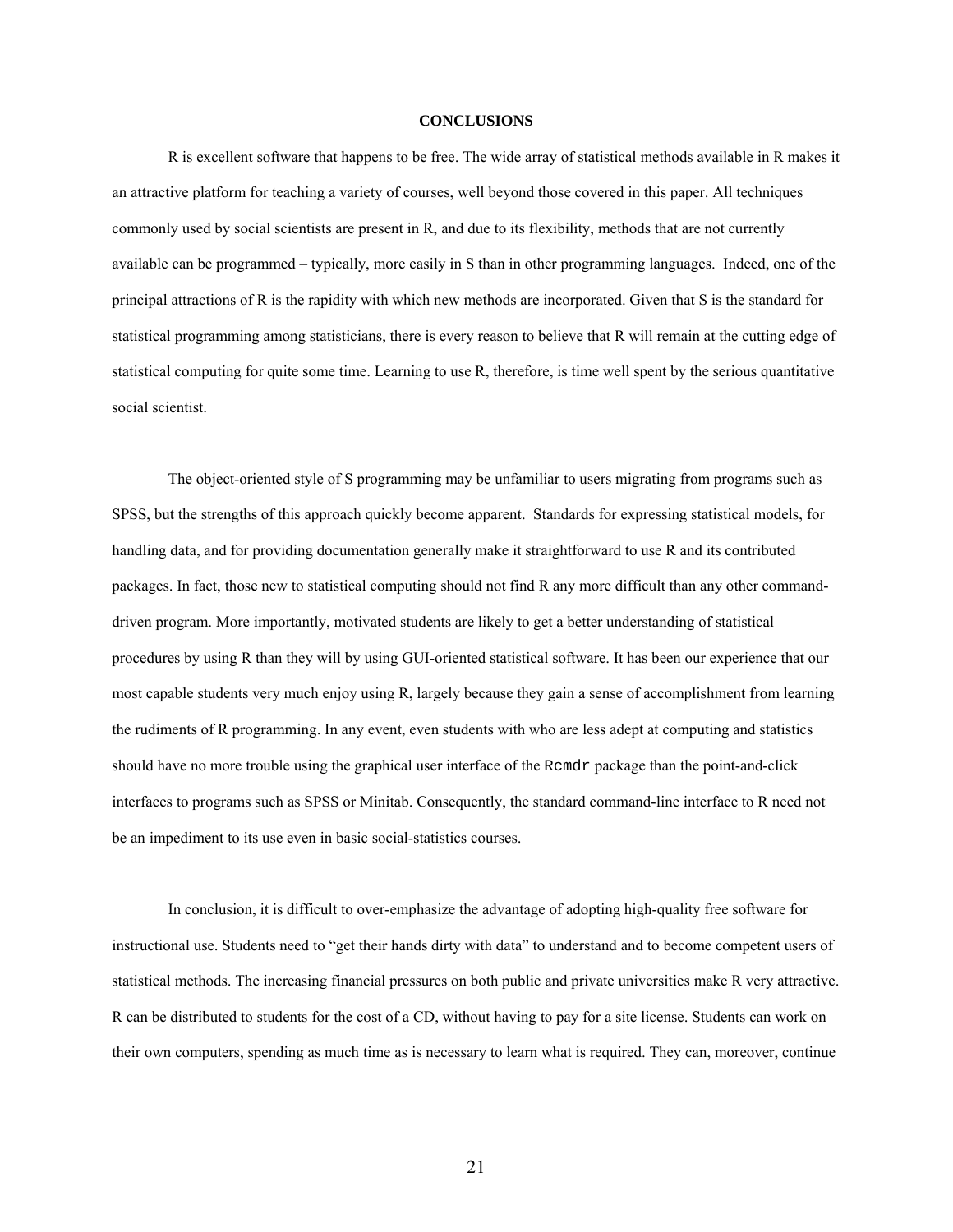to use and update the software after they leave university. In short, R is an outstanding teaching resource, as well as a formidable tool for data analysis, presentation, and the development of new statistical methods.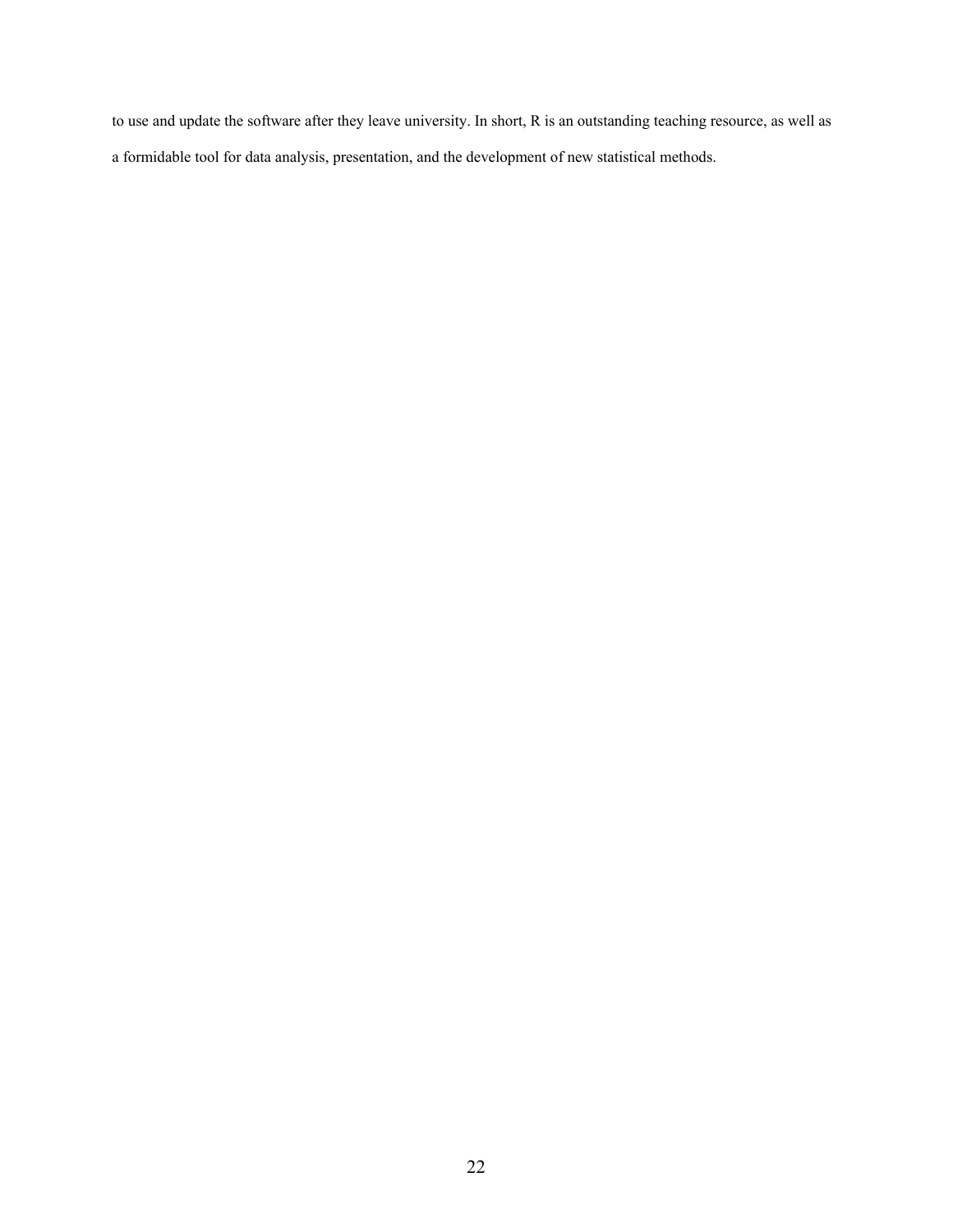## **REFERENCES**

Allison, Paul D. 1995. *Survival Analysis Using the SAS System: A Practical Guide*. Cary NC: SAS Institute.

Andersen, Bob, John Fox, Charles Franklin and Jeff Gill. 2003. "The times they R achanging" *The Political Methodologist*, 11(2):22-24.

Becker, Richard A., John M. Chambers, and Allan R. Wilks. 1988. *The New S Language: A Programming Environment for Data Analysis and Graphics*. Pacific Grove CA: Wadsworth.

Chambers, John M. 1998. *Programming with Data: A Guide to the S Language*. New York: Springer.

Chambers, John M. and Trevor J. Hastie. 1992*. Statistical Models in S*. Pacific Grove CA: Wadsworth.

Cleveland, William S. 1993. *Visualizing Data*. Summit NJ: Hobart Press.

Dalgaard, Peter. 2001. "A primer on the R-Tcl/Tk package." *R News* 1(3):27-31.

\_\_\_\_\_\_. 2002. "Changes to the R-Tcl/Tk package." *R News,* 2(3):25-27.

Davison, A.C. and D.V. Hinkley. 1997. *Bootstrap Methods and their Application*. Cambridge: Cambridge University Press.

Efron, Bradley and Robert J. Tibshirani. 1993. *An Introduction to the Bootstrap*. New York: Chapman and Hall.

Fox, John. 1997. *Applied Regression Analysis, Linear Models, and Related Methods*. Thousand Oaks CA: Sage.

\_\_\_\_\_\_. 2002a. *An R and S-PLUS Companion to Applied Regression*. Thousand Oaks CA: Sage.

\_\_\_\_\_\_. 2002b. "R at the ICPSR." *R News*, 2(3): 39-40.

- \_\_\_\_\_\_. Unpublished. "Getting started with the R Commander: A basic-statistics graphical user interface to R." Paper to be read at the useR Conference, Vienna, May 2004.
- Hastie, T. J. and R. J. Tibshirani. 1990. *Generalized Additive Models.* London: Chapman and Hall.
- Ihaka, Ross and Robert Gentleman. 1996. "R: A language for data analysis and graphics." *Journal of Computational and Graphical Statistics* 5:299-314.

Knuth, Donald E. 1992. Literate Programming. Stanford CA: Center for the Study of Language and Information.

Leisch, Friedrich. 2002. "Sweave, part I: Mixing R and LaTex." *R News,* 2(3): 28-31.

Moore, David S. 2003. *The Basic Practice of Statistics, Third Edition*. New York: Freeman.

Murrell, Paul and Ross Ihaka. 2000. "An approach to providing mathematical annotation in plots." *Journal of Computational and Graphical Statistics*, 9:582–599.

Pinheiro, Jose C. and Douglas M. Bates. 2000. *Mixed-Effects Models in S and S-PLUS*. New York: Springer.

Rossi, Peter H., Richard A. Berk, and Kenneth J. Lenihan. 1980. *Money, Work and Crime: Some Experimental Results*. New York: Academic Press.

Schafer, Joe L. 1997. *Analysis of Incomplete Multivariate Data*. London: Chapman and Hall.

Therneau, Terry M. and Patricia M. Grambsch. 2000. *Modeling Survival Data: Extending the Cox Model*. New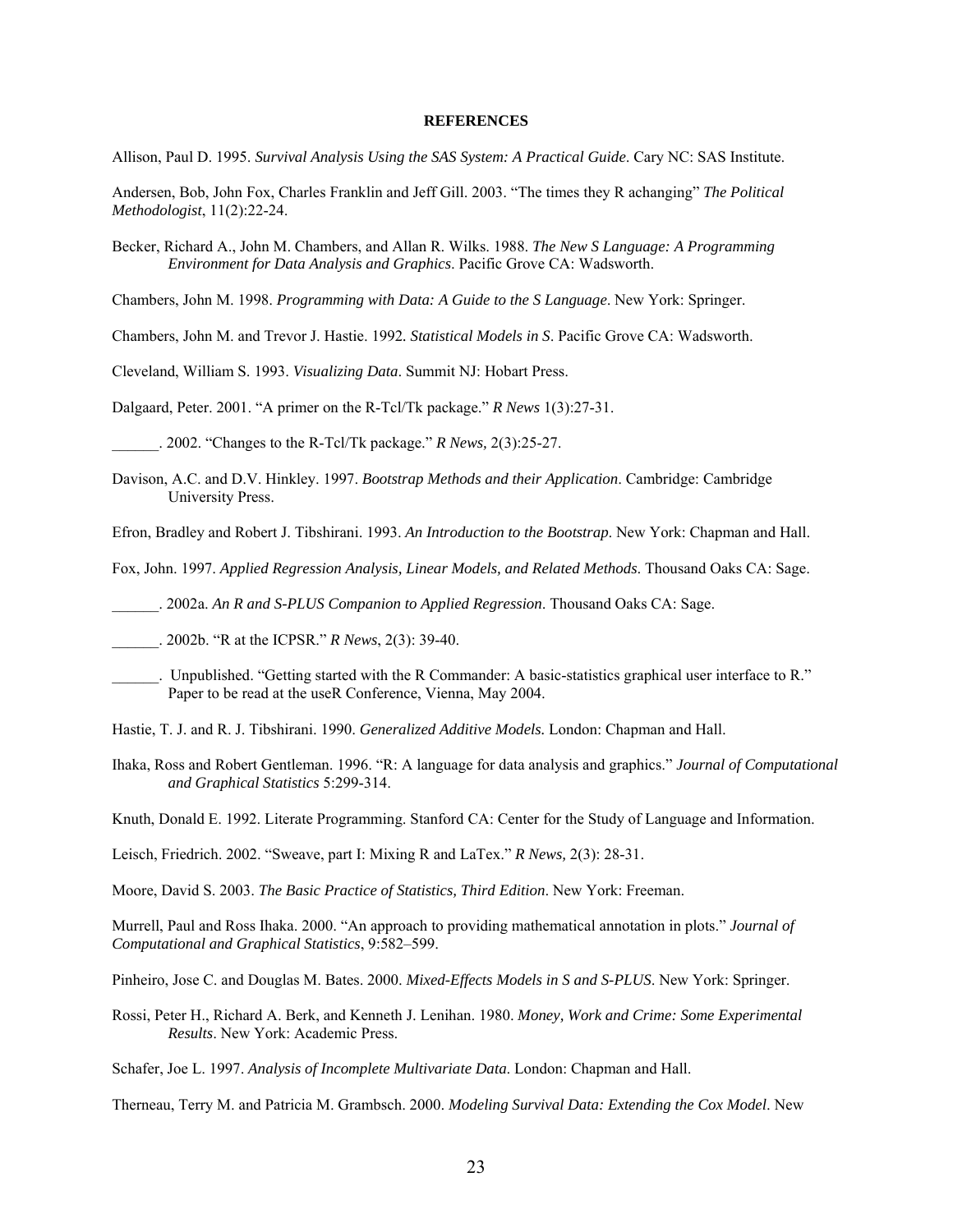York: Springer.

Venables, W.N. and B.D. Ripley. 2000. *S Programming*. New York: Springer.

\_\_\_\_\_\_. 2000. *Modern Applied Statistics with S, Fourth Edition*. New York: Springer.

Welch, Brent B. 2000. *Practical Programming in Tcl and Tk, Third Edition*. Upper Saddle River NJ: Prentice-Hall.

- Wilkinson, G.N. and C.E. Rogers. 1973. "Symbolic description of factorial models for analysis of variance." *Applied Statistics* 22:392-399.
- Wood, Simon N. 2000. "Modelling and smoothing parameter estimation with multiple quadratic penalties." *Journal of the Royal Statistical Society, Series B* 62:413-428.

\_\_\_\_\_\_. 2003. "Thin plate regression splines." *Journal of the Royal Statistical Society, Series B* 65:95-114.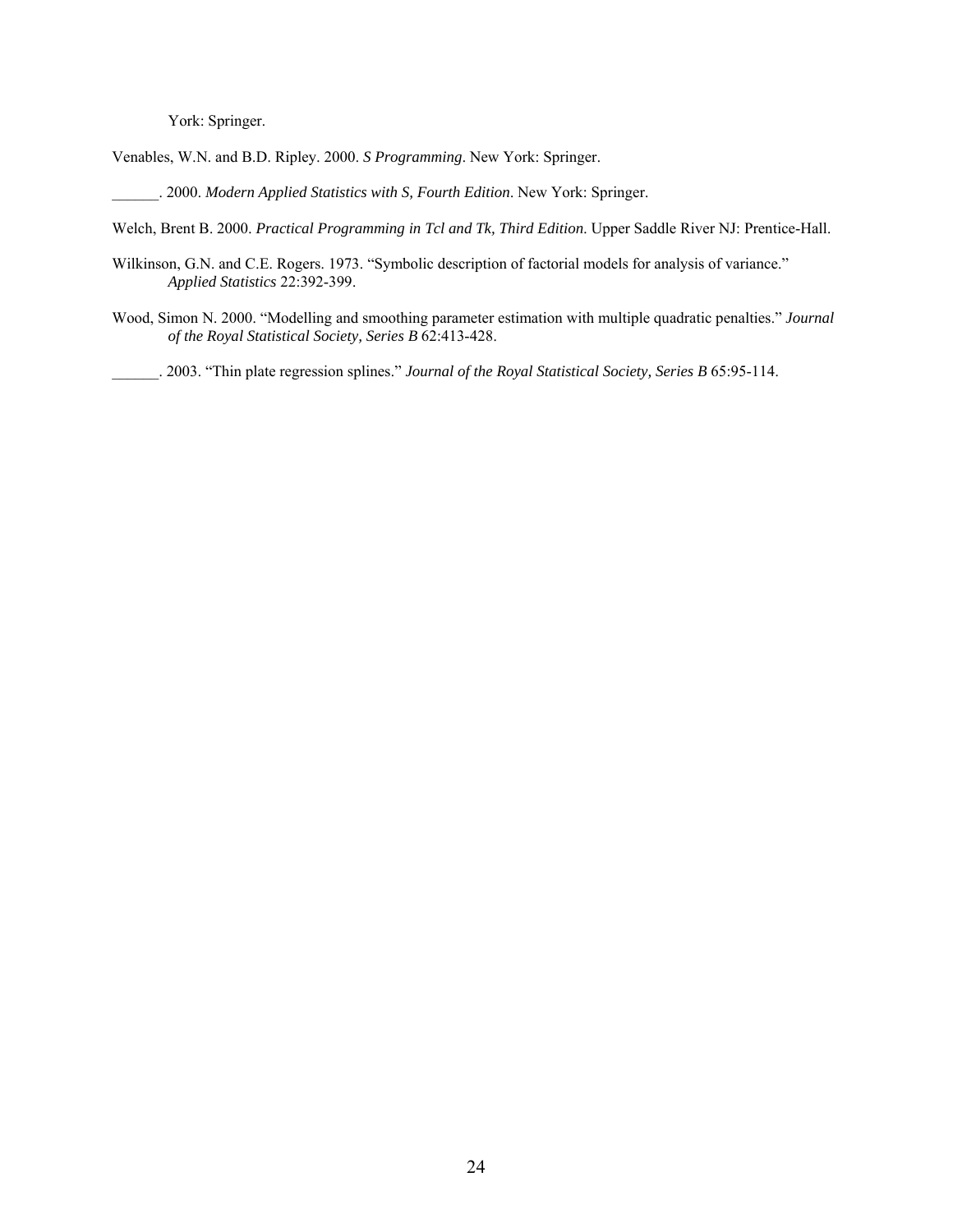**Table 1.** Statistical Modeling Functions and Model Formulas in R

| Model Type                                   | <b>Function</b>                                                                                                                                                             | Package <sup>a</sup>                                                                                  |  |
|----------------------------------------------|-----------------------------------------------------------------------------------------------------------------------------------------------------------------------------|-------------------------------------------------------------------------------------------------------|--|
| Linear models                                | $\mathop{\rm Im}%$                                                                                                                                                          | stats                                                                                                 |  |
| Generalized linear models                    | glm                                                                                                                                                                         | stats                                                                                                 |  |
| Generalized additive models                  | qam                                                                                                                                                                         | mgcv, gam                                                                                             |  |
| Linear mixed-effect models                   | lme                                                                                                                                                                         | nlme                                                                                                  |  |
| <b>B.</b> Model Formulas                     |                                                                                                                                                                             |                                                                                                       |  |
| R Specification                              | <b>Model Description</b>                                                                                                                                                    |                                                                                                       |  |
| $lm(Y ~ X1 ~ + X2 ~ + X3)$                   | Main effects only (no interactions) for a linear model<br>of Y regressed $(\sim)$ on X1, X2 and X3.                                                                         |                                                                                                       |  |
| $lm(Y ~ X1 ~ + X2 ~ + X3 ~ + X2:X3)$         | All main effects and the interaction between X2 and                                                                                                                         |                                                                                                       |  |
| or $lm(Y \sim X1 + X2*X3)$                   | X3 only.                                                                                                                                                                    |                                                                                                       |  |
| $lm(Y ~ X1 * X2 * X3)$                       | All main effects and all possible interactions (i.e., both<br>the two-way and three-way interactions).                                                                      |                                                                                                       |  |
| $lm(Y ~ X1 ~ + ~ X2*(X3 ~ + ~ X4))$          | All main effects and the two-way interactions for X2<br>with each of X3 and X4.                                                                                             |                                                                                                       |  |
| $lm(Y \sim XI + poly(X2, 3) + ns(X4, df=4))$ | Regression of Y on a linear term in X1, a third-degree<br>$(i.e., cubic)$ polynomial in $X2$ , and a natural cubic<br>regression spline in x4 with four degrees of freedom. |                                                                                                       |  |
| $lm(Y \sim XI + X2 - 1)$                     | Main effects only, excluding the constant (i.e.,<br>regression through the origin).                                                                                         |                                                                                                       |  |
| $glm(Y \sim X1 + X2, family = binomial)$     |                                                                                                                                                                             | Logit model of Y regressed on X1 and X2.                                                              |  |
| $gam(Y ~ S(X1, X2) + S(X3) + X4)$            | X3, and a linear term in X4.                                                                                                                                                | Additive regression of Y on a two-dimensional<br>smoothing spline in X1 and X2, a smoothing spline in |  |

# **A. Some Statistical Modeling Functions**

a The stats package is part of the basic R system; mgcv and nlme are "recommend" packages, which are part of the standard R distribution.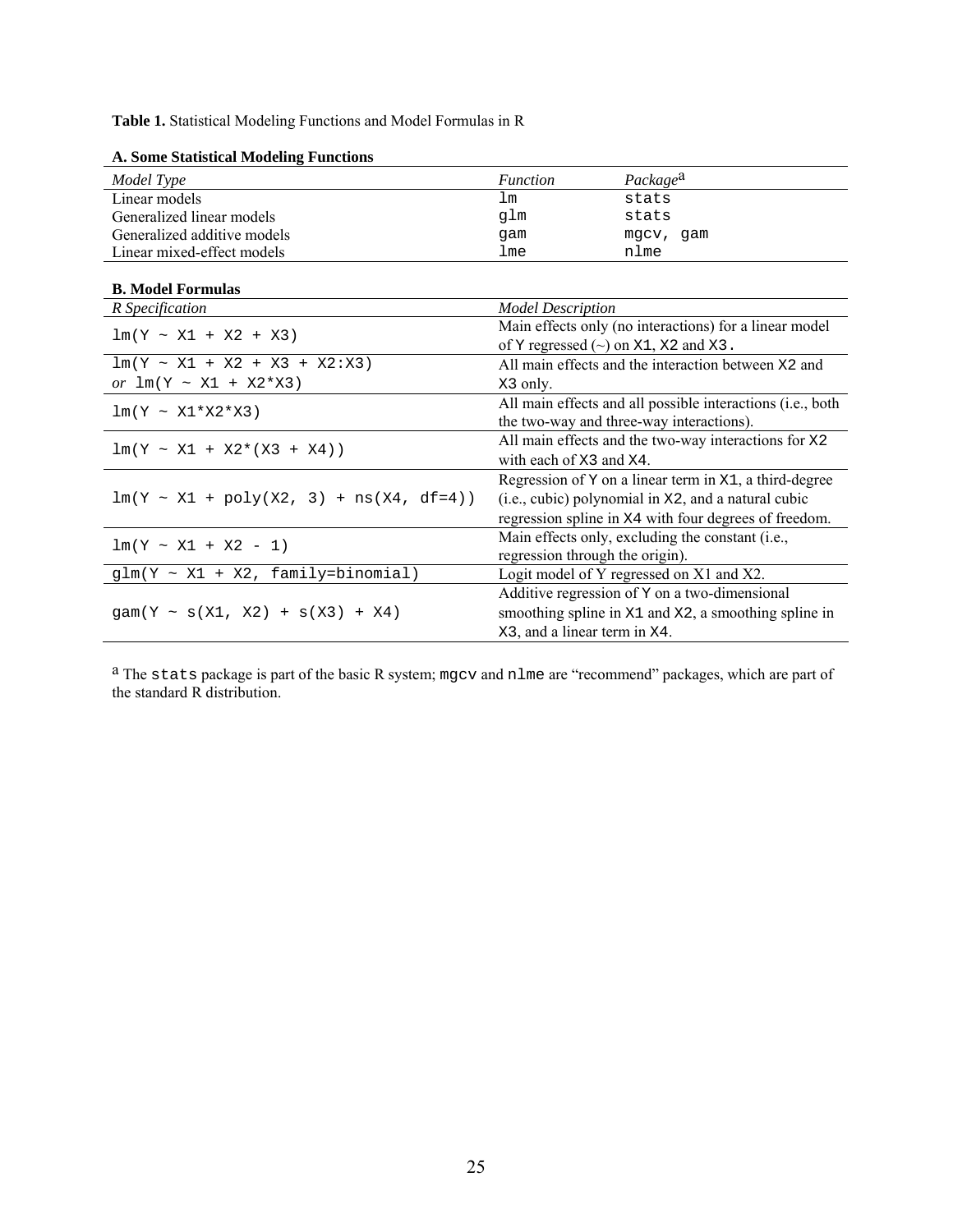# **Figure 1**. A basic scatterplot in R



# **Scatterplot of Prestige vs. Income**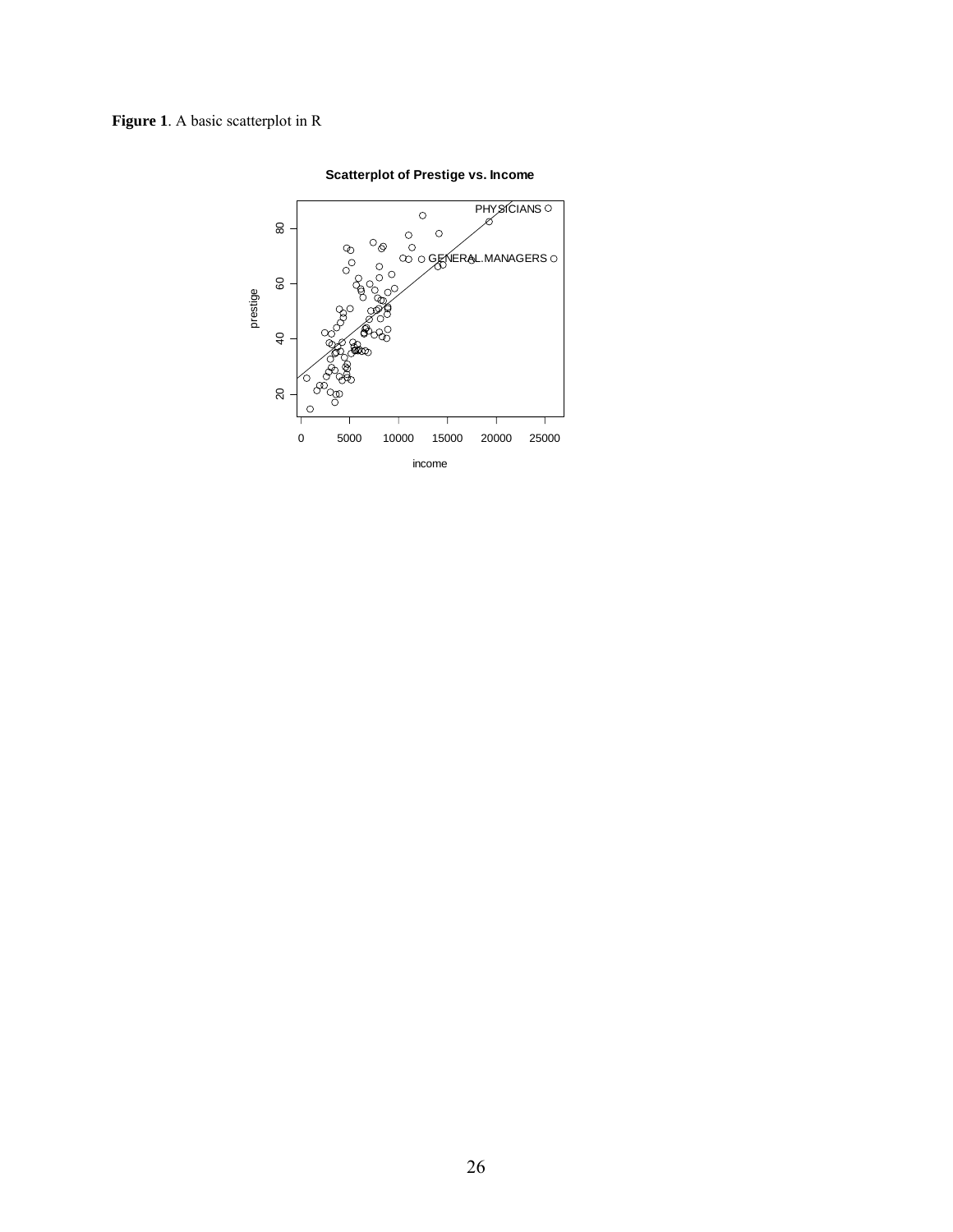

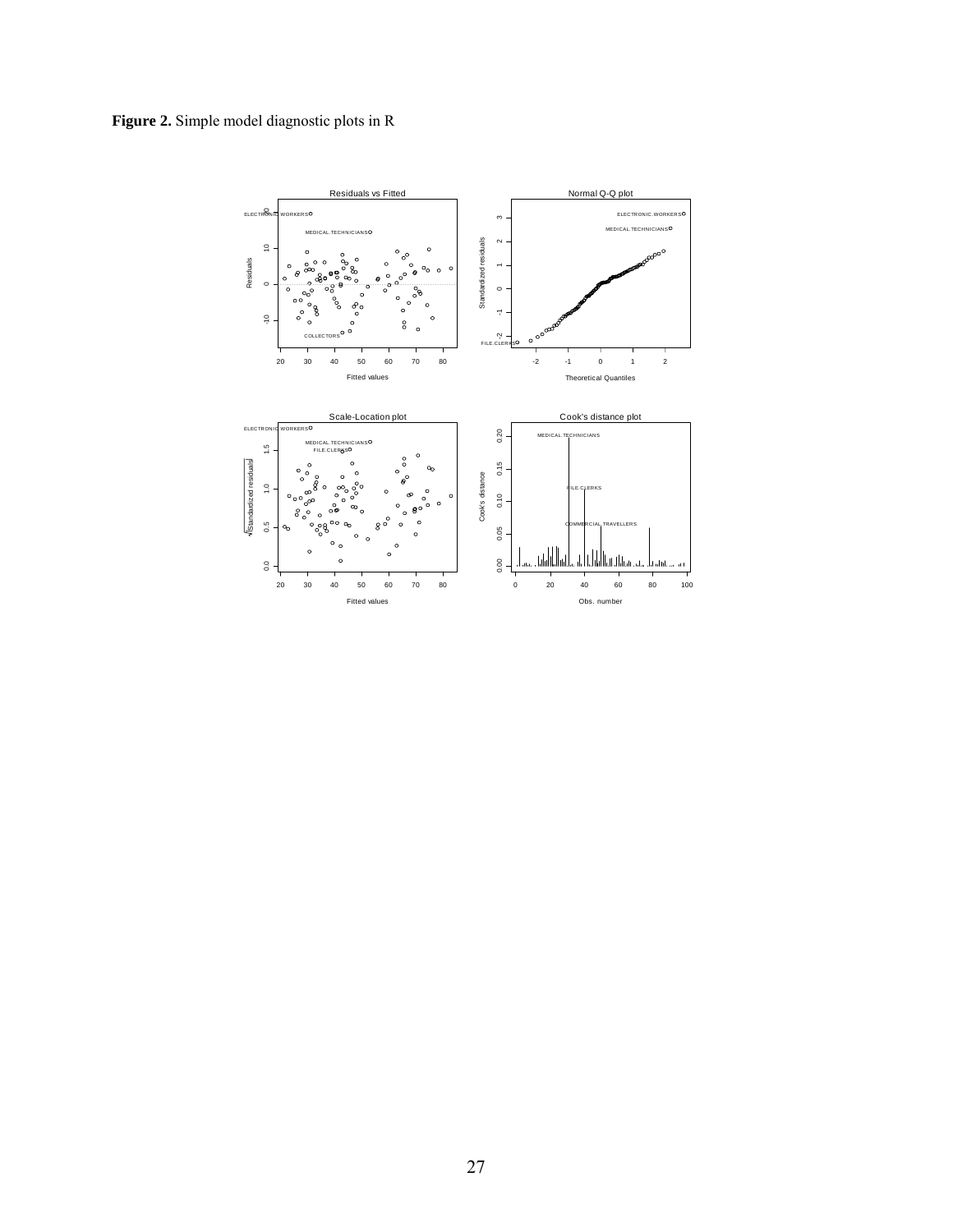# **Figure 3.** The R Commander GUI window and a graphics-device window.

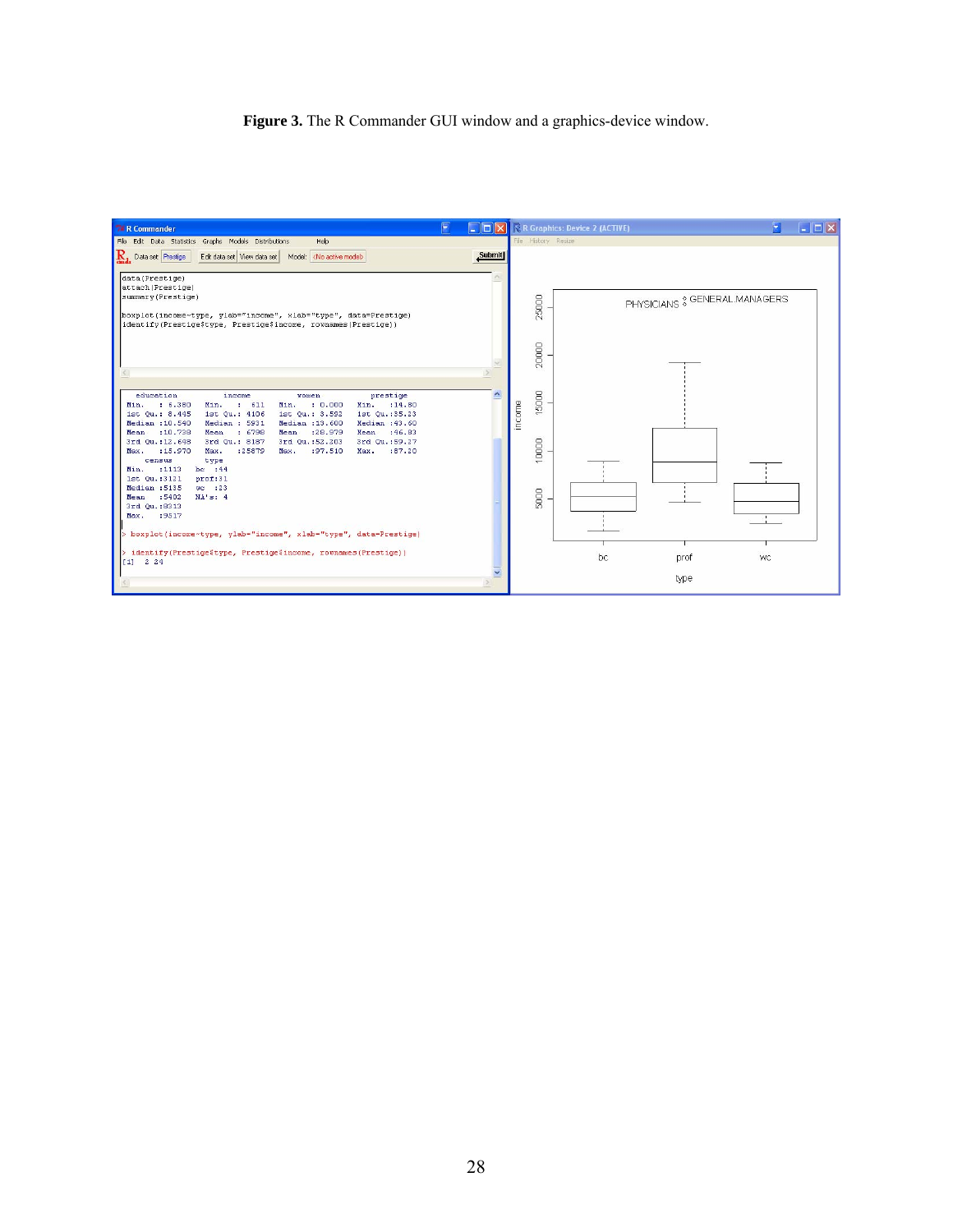**Figure 4**. An R Commander dialog box to generate side-by-side boxplots.

| <b>7% Boxplot</b>                                                |      |
|------------------------------------------------------------------|------|
| Variable (pick one)<br>census<br>education<br>income<br>prestige |      |
| Identify outliers with mouse $ \nabla$                           |      |
| Plot by <i>e</i> coups<br>OK<br>Cancel                           | Help |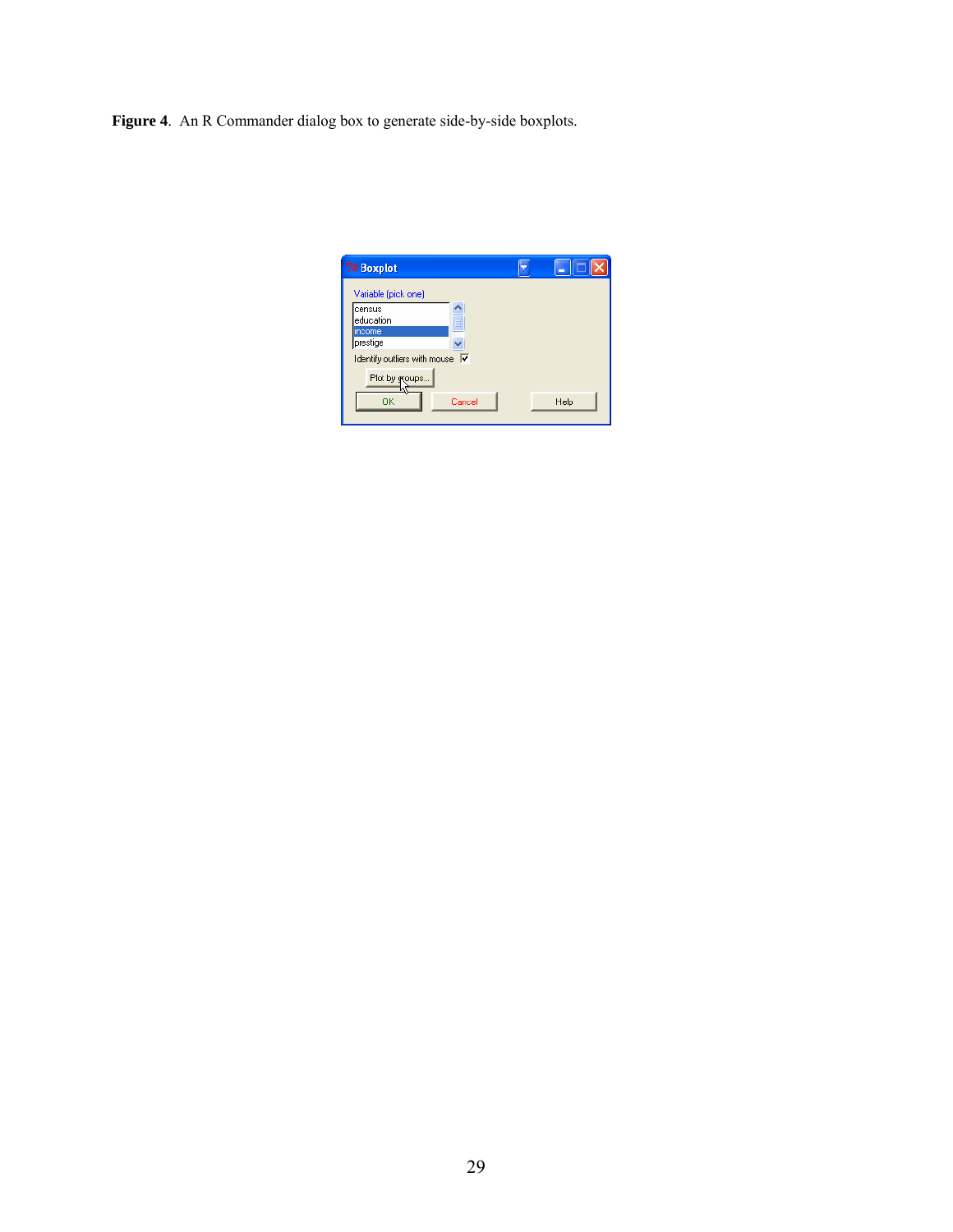```
Figure 5. The R Commander menu tree.
```

```
File - Load script from file 
     |- Save script 
      |- Save script as 
      |- Save output 
     |- Save output as 
      |- Save R workspace 
      |- Save R workspace as 
     |- Options 
     |- Reset output width 
     |- Exit - from Commander 
            |- from Commander and R 
Edit - Cut 
 |- Copy 
 |- Paste 
      |- Delete 
      |- Find 
     |- Select all
Data - New data set 
        |- Import data - from text file 
                    - from SPSS data set
                    - from Minitab data set
                     | |- from STATA data set 
 |- Data in packages - List data sets in packages 
| |- |- |- Read data set from attached package
     - Active data set - Select active data set
                         | |- Help on active data set (if available) 
                        - Variables in active data set
                        - Set case names
                        - Subset active data set
                        |- Remove cases with missing data
                         | |- Export active data set 
     |- Manage variables in active data set - Recode variable 
                                              |- Compute new variable 
                                               |- Standardize variables 
                                               |- Convert numeric variable to factor 
                                               |- Bin numeric variable 
                                               |- Reorder factor levels 
                                               |- Define contrasts for a factor 
                                               |- Rename variables 
                                               |- Delete variables from data set 
Statistics - Summaries - Active data set 
                         | |- Numerical summaries 
                        - Frequency distribution
                        |- Table of statistics
                        | |- Correlation matrix 
            - Contingency Tables - Two-way table
                                  | |- Multi-way table 
                                 |- Enter and analyze two-way table
             |- Means - Single-sample t-test 
                    | |- Independent-samples t-test 
                    |- Paired t-test
                     | |- One-way ANOVA 
                     | |- Multi-way ANOVA 
             |- Proportions - Single-sample proportion test 
                        |- Two-sample proportions test
             |- Variances - Two-variances F-test 
                        | |- Bartlett's test 
                         | |- Levene's test 
            - Nonparametric tests - Two-sample Wilcoxon test
                                    | |- Paired-samples Wilcoxon test 
                                    | |- Kruskal-Wallis test 
             |- Dimensional analysis - Scale reliability 
                                     | |- Principal-components analysis 
                                    |- Factor analysis
                                    | |- Cluster analysis - k-means cluster analysis
```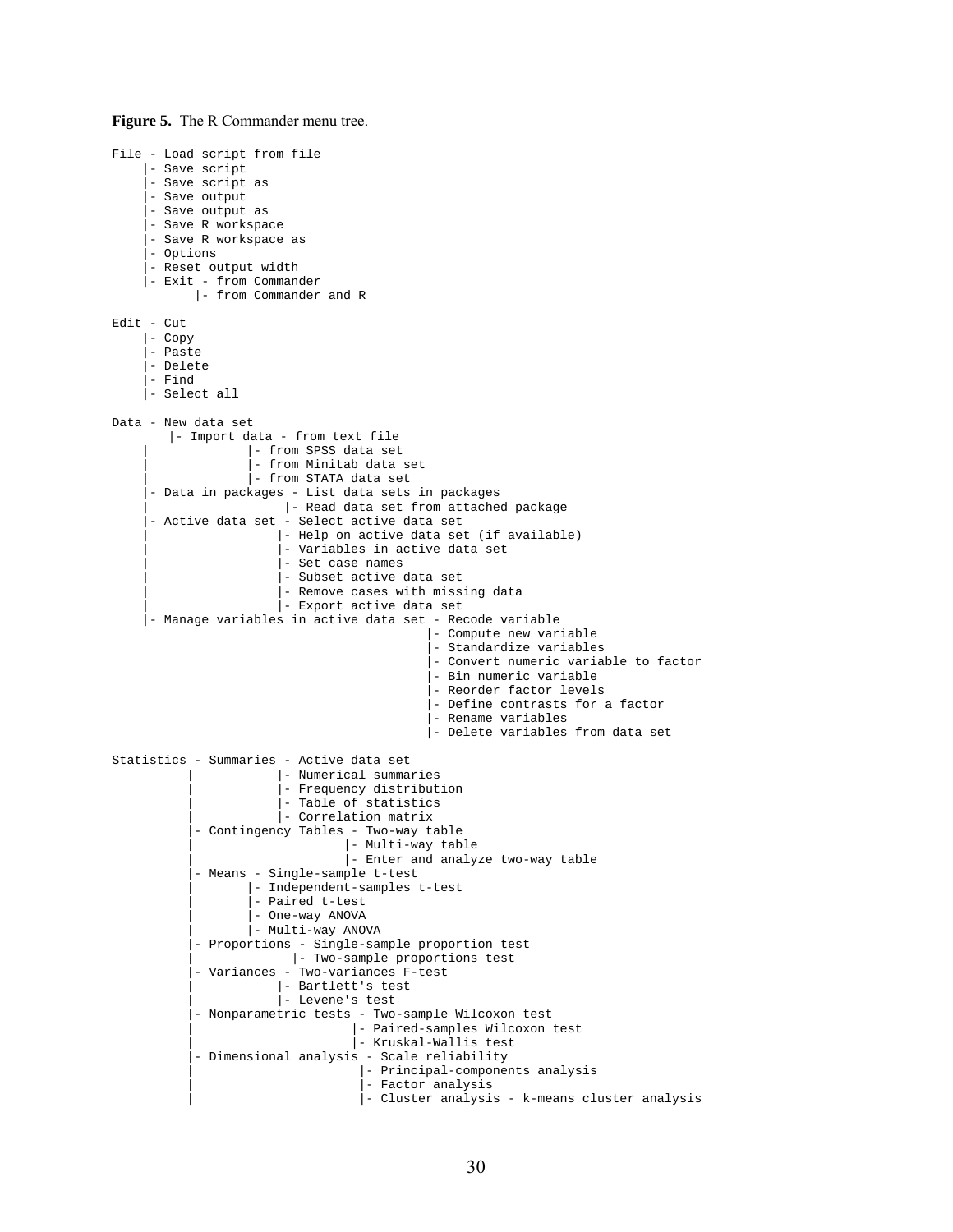| |- Hierarchical cluster analysis - Summarize hierarchical clustering | |- Add hierarchical clustering to data set |- Fit models - Linear regression |- Linear model - Generalized linear model |- Multinomial logit model |- Proportional-odds logit model Graphs - Index plot |- Histogram |- Stem-and-leaf display |- Boxplot |- Quantile-comparison plot |- Scatterplot |- Scatterplot matrix |- 3D scatterplot |- Line graph |- Plot of means |- Bar graph |- Pie chart |- Save graph to file - as bitmap |- as PDF/Postscript/EPS |- 3D RGL graph Models - Select active model |- Summarize model - Add observation statistics to data |- Hypothesis tests - ANOVA table | |- Compare two models | |- Linear hypothesis - Numerical diagnostics - Variance-inflation factors |- Breusch-Pagan test for heteroscedasticity - Durbin-Watson test for autocorrelation |- RESET test for nonlinearity | |- Bonferroni outlier test |- Graphs - Basic diagnostic plots |- Residual quantile-comparison plot |- Component+residual plots |- Added-variable plots |- Influence plot |- Effect plots Distributions - Normal distribution - Normal quantiles | |- Normal probabilities | extended to the plot normal distribution |- t distribution - t quantiles | |- t probabilities | |- Plot t distribution - Chi-squared distribution - Chi-squared quantiles | |- Chi-squared probabilities |- Plot chi-squared distribution |- F distribution - F quantiles | |- F probabilities - Plot F distribution |- Binomial distribution - Binomial quantiles | |- Binomial tail probabilities | |- Binomial probabilities | |- Plot binomial distribution |- Poisson distribuition - Poisson probabilities |- Plot Poisson distribution Help - Commander help |- About Rcmdr |- Introduction to the R Commander

|- Help on active data set (if available)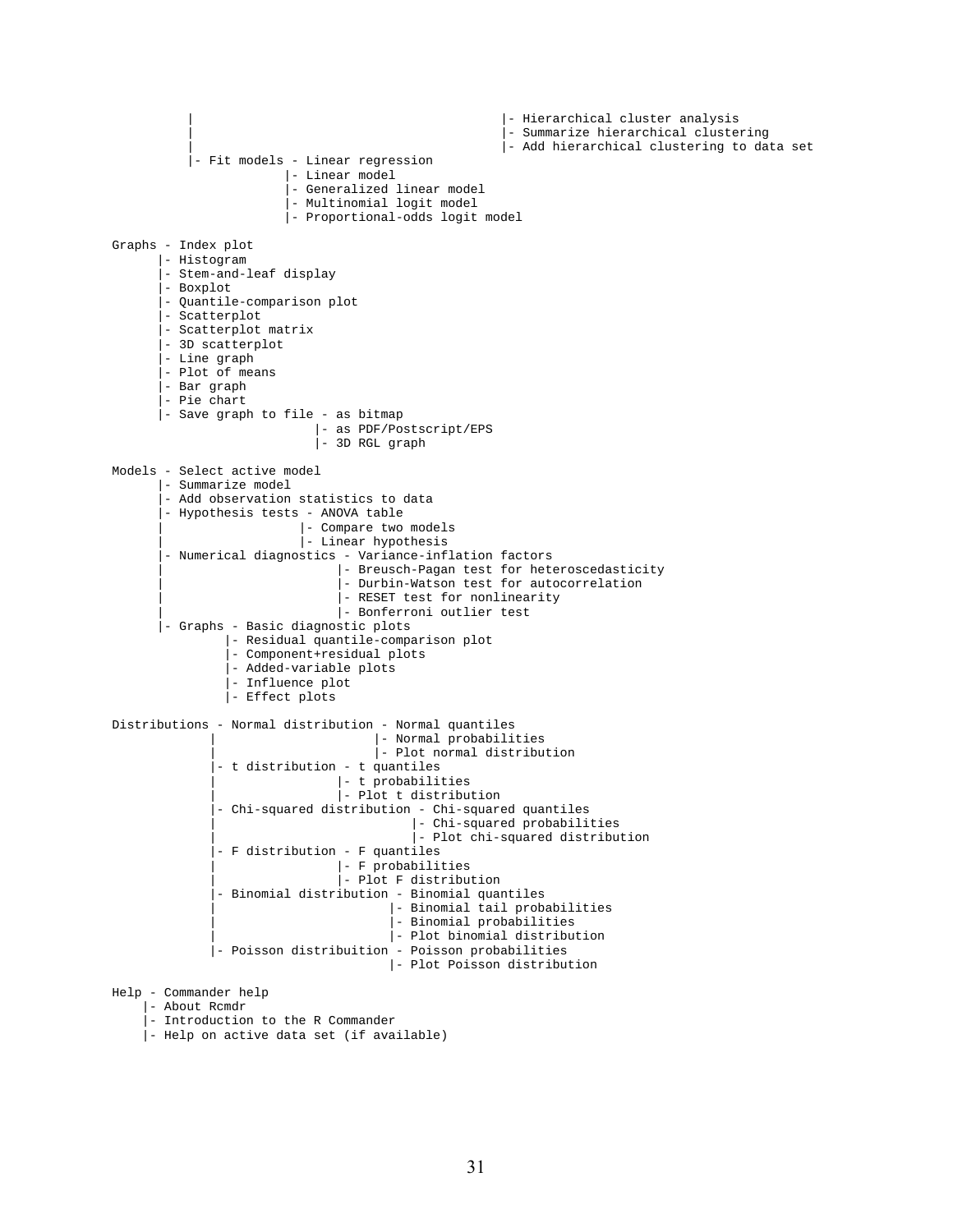**Figure 6**. A linear-model dialog box from the R Commander.

| <b>7% Linear Model</b>              |                                                            |   |  |
|-------------------------------------|------------------------------------------------------------|---|--|
| Enter name for model: LinearModel.1 |                                                            |   |  |
| Variables (double-click to formula) |                                                            |   |  |
| lincome                             |                                                            |   |  |
| prestige                            |                                                            |   |  |
| type [factor]                       |                                                            |   |  |
| women                               |                                                            |   |  |
| Model Formula:                      | $\overline{1}$<br>$\sin\frac{1}{2}$<br>$\star$<br>$+$<br>÷ | ٨ |  |
| prestige<br>$\tilde{ }$             | [income + education ]*type                                 |   |  |
|                                     |                                                            |   |  |
| Subset expression                   |                                                            |   |  |
| <all cases="" valid=""></all>       |                                                            |   |  |
|                                     |                                                            |   |  |
| <b>OK</b>                           | Cancel<br>Help                                             |   |  |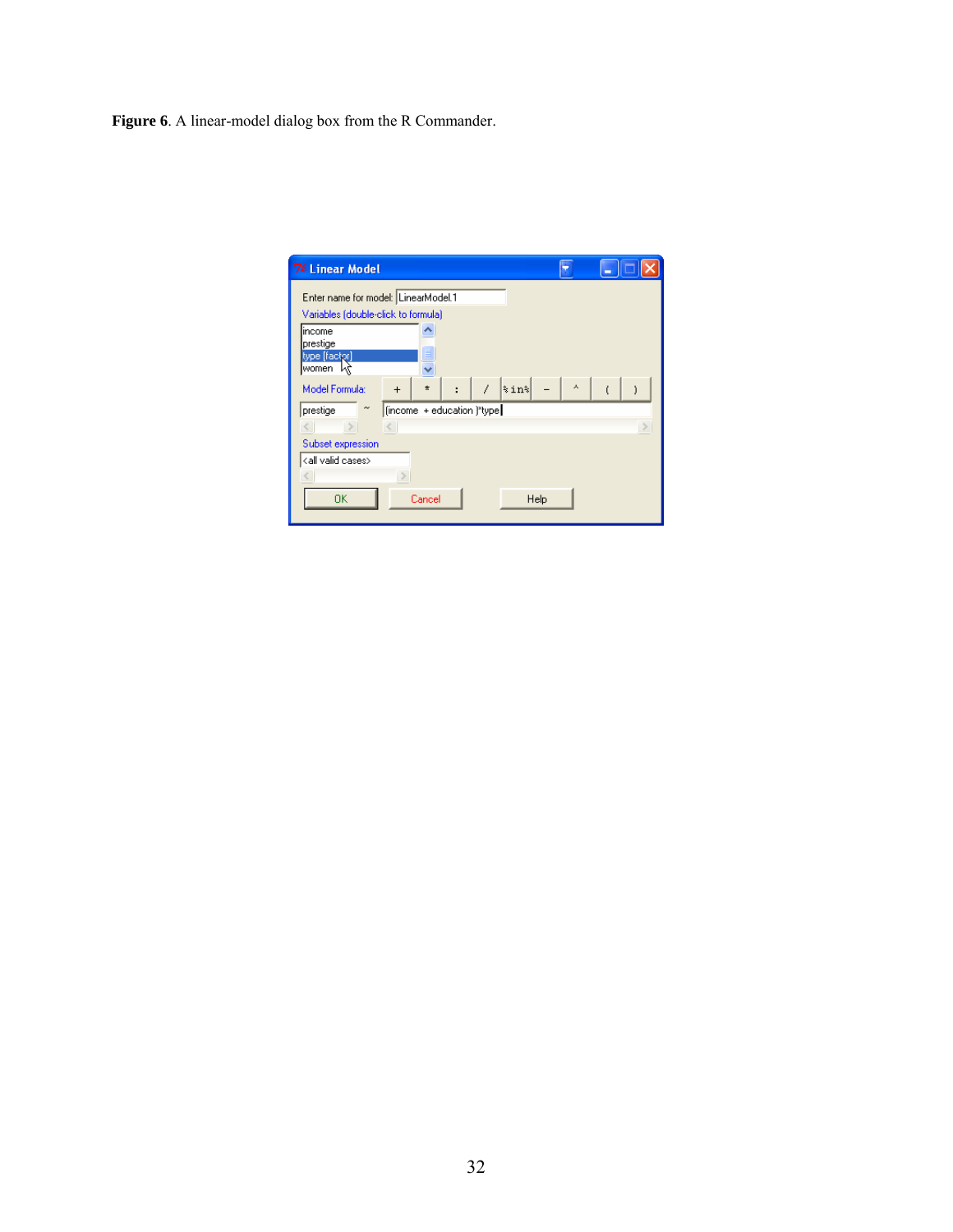**Figure 7**: Estimated survival function at the mean values of the covariates.

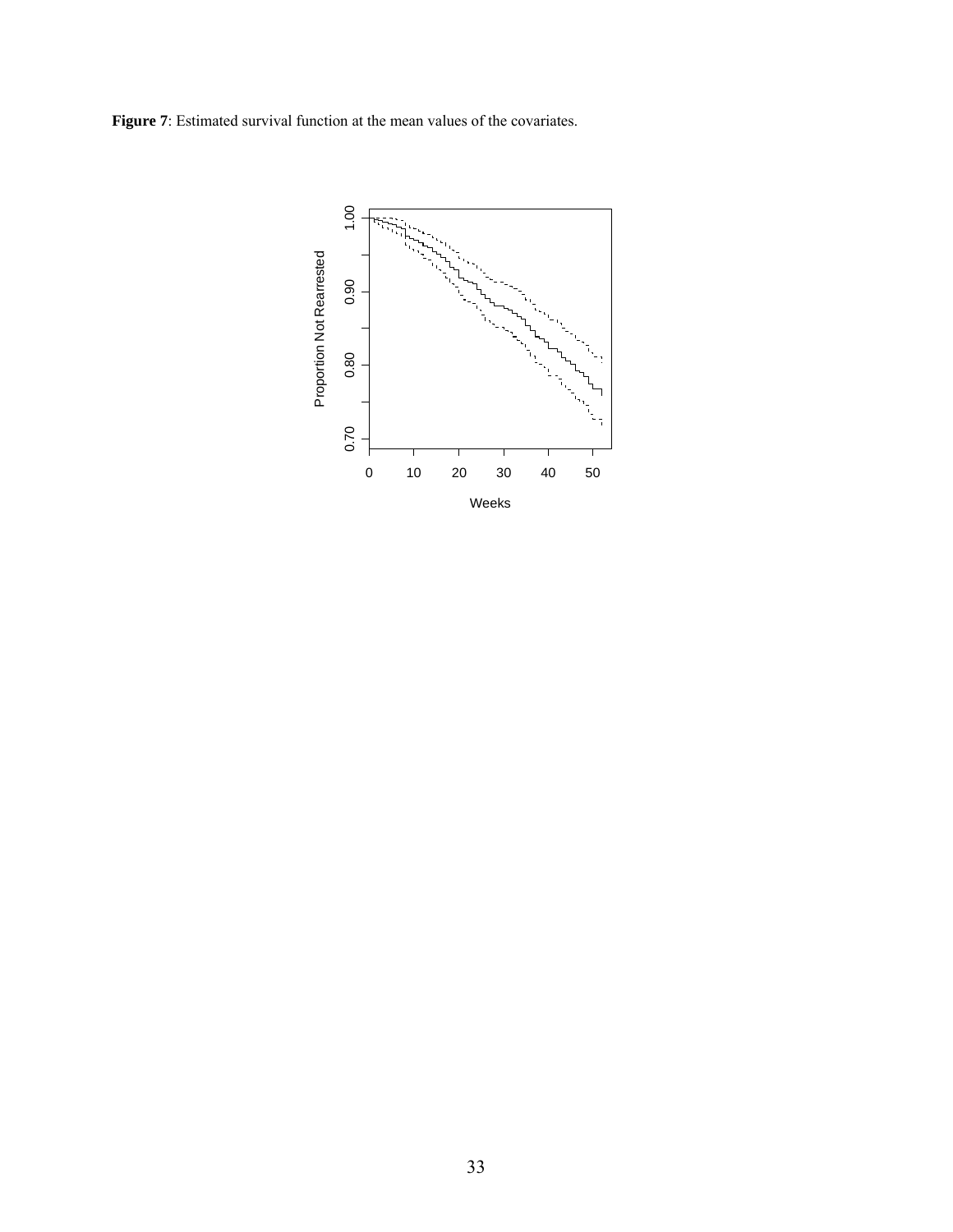**Figure 8**: Estimated survival curves with 95-percent confidence envelopes for those receiving (fin = 1) and not receiving  $(f \nin = 0)$  financial aid.